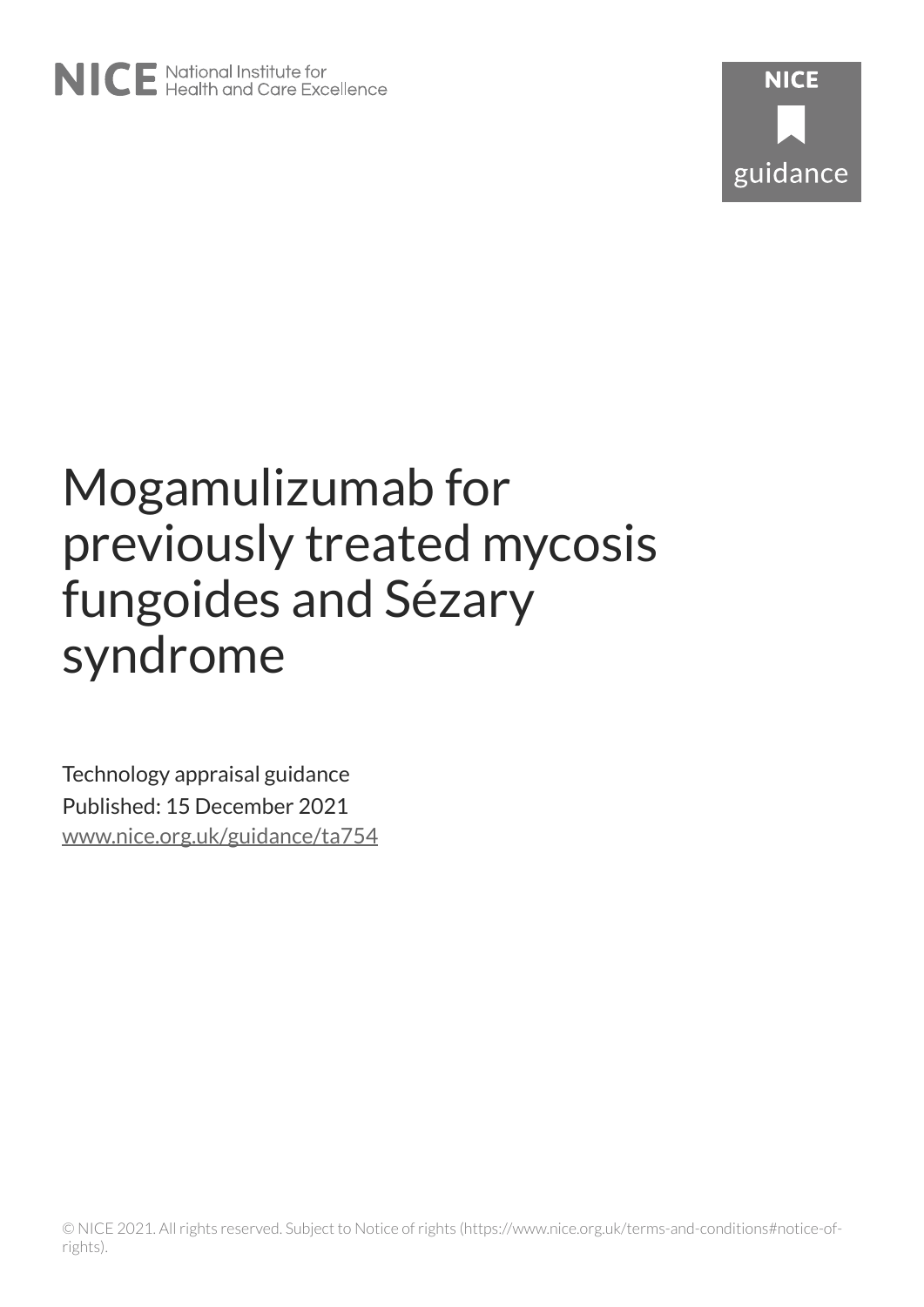# Your responsibility

The recommendations in this guidance represent the view of NICE, arrived at after careful consideration of the evidence available. When exercising their judgement, health professionals are expected to take this guidance fully into account, alongside the individual needs, preferences and values of their patients. The application of the recommendations in this guidance are at the discretion of health professionals and their individual patients and do not override the responsibility of healthcare professionals to make decisions appropriate to the circumstances of the individual patient, in consultation with the patient and/or their carer or guardian.

Commissioners and/or providers have a responsibility to provide the funding required to enable the guidance to be applied when individual health professionals and their patients wish to use it, in accordance with the NHS Constitution. They should do so in light of their duties to have due regard to the need to eliminate unlawful discrimination, to advance equality of opportunity and to reduce health inequalities.

Commissioners and providers have a responsibility to promote an environmentally sustainable health and care system and should [assess and reduce the environmental impact of implementing](https://www.nice.org.uk/about/who-we-are/sustainability)  [NICE recommendations w](https://www.nice.org.uk/about/who-we-are/sustainability)herever possible.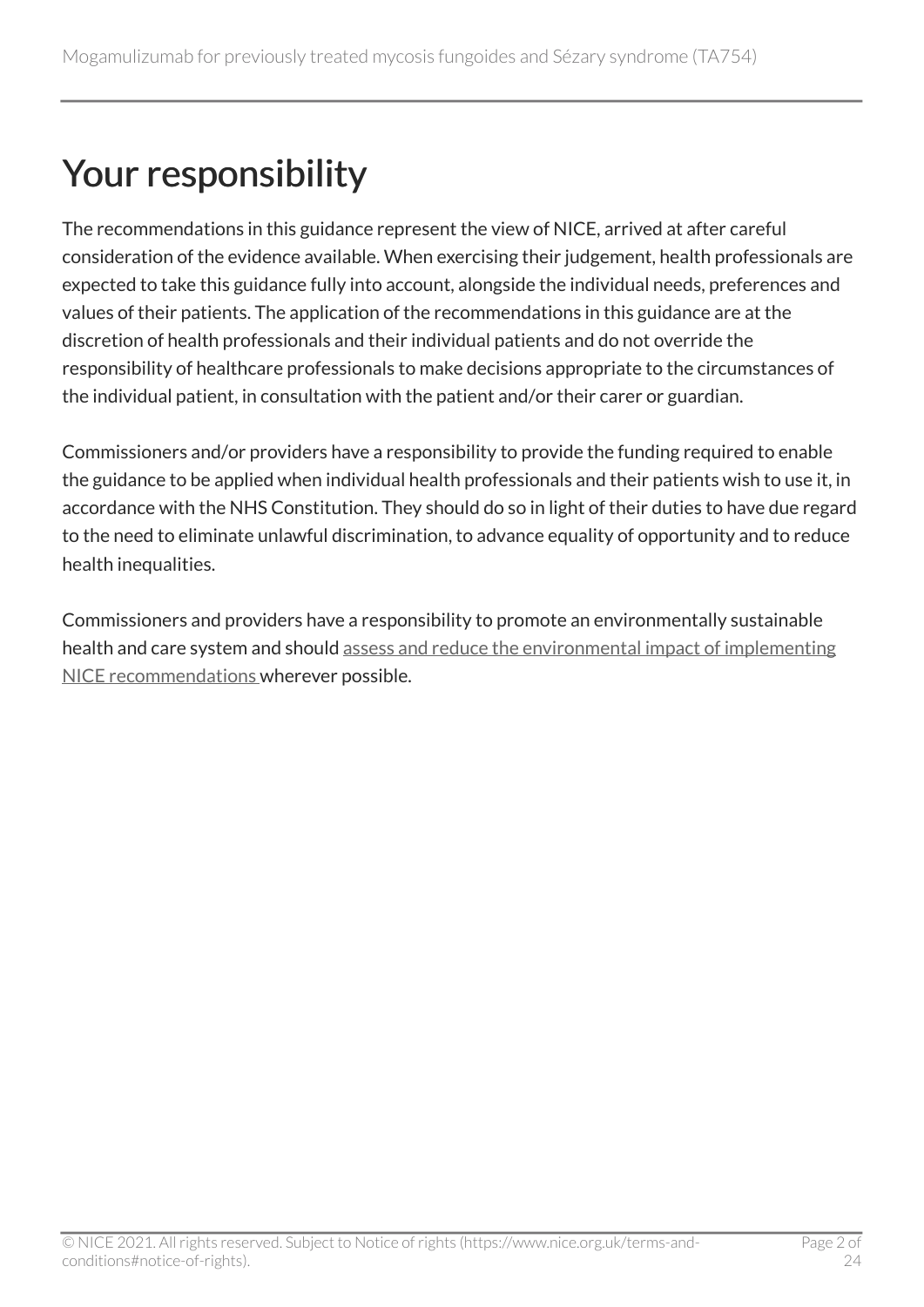# **Contents**

| $\overline{4}$ |
|----------------|
| 6              |
| 6              |
| 6              |
| 6              |
| $\overline{7}$ |
| 7              |
| 9              |
| 13             |
| 14             |
| 16             |
| 17             |
| 19             |
| 20             |
| 22             |
| 23             |
| 23             |
| 23             |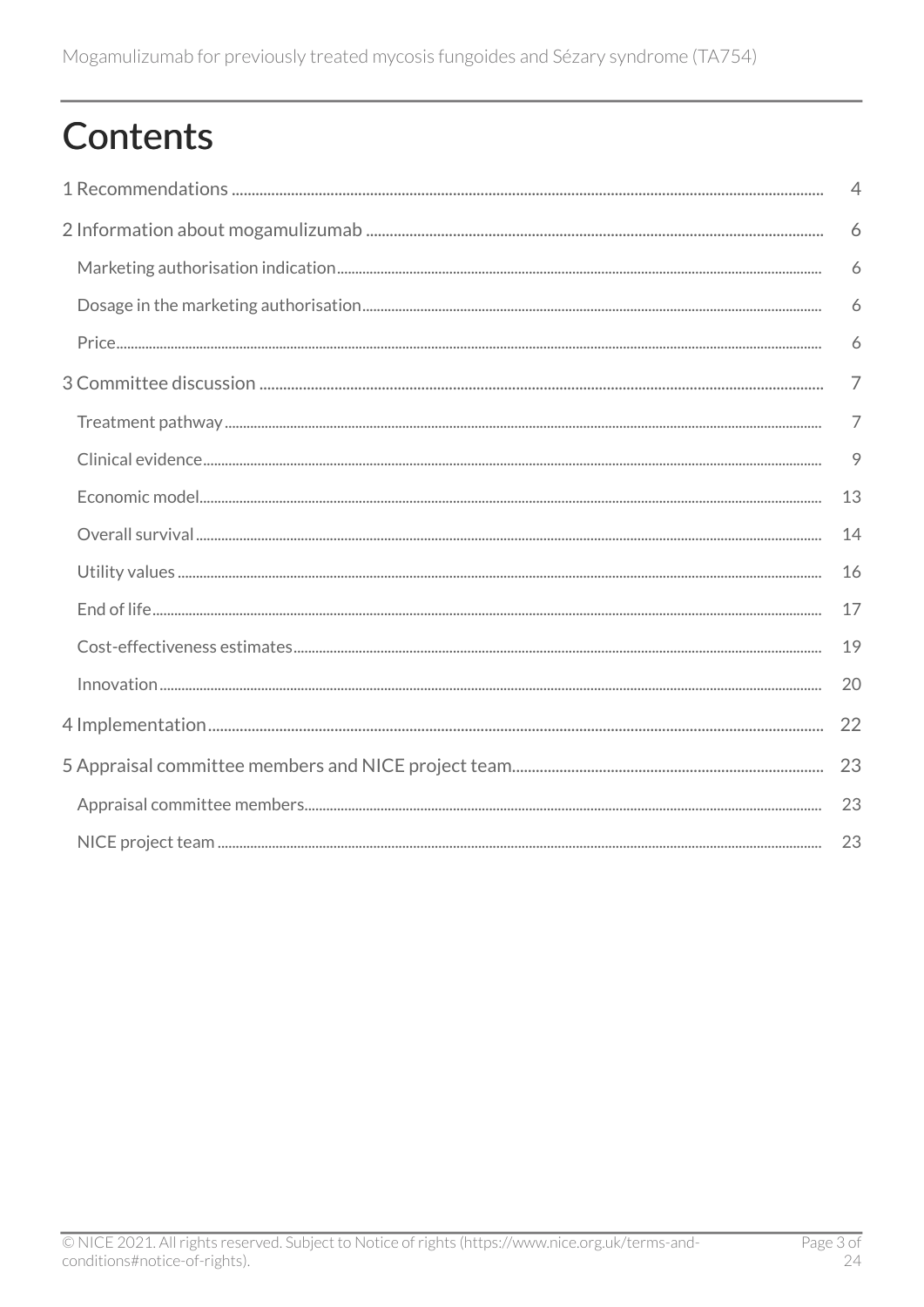### <span id="page-3-0"></span>1 Recommendations

- 1.1 Mogamulizumab is recommended, within its marketing authorisation, as an option for treating Sézary syndrome in adults who have had at least 1 systemic treatment. It is recommended only if the company provides mogamulizumab according to the [commercial arrangement](https://www.nice.org.uk/guidance/ta754).
- 1.2 Mogamulizumab is recommended as an option for treating mycosis fungoides in adults, only if:
	- their condition is stage 2B or above and
	- they have had at least 2 systemic treatments and
	- the company provides mogamulizumab according to the commercial arrangement.
- 1.3 This recommendation is not intended to affect treatment with mogamulizumab that was started in the NHS before this guidance was published. People having treatment outside this recommendation may continue without change to the funding arrangements in place for them before this guidance was published, until they and their NHS clinician consider it appropriate to stop.

#### Why the committee made these recommendations

Standard care for previously treated mycosis fungoides or Sézary syndrome includes brentuximab vedotin, methotrexate, bexarotene, peginterferon and chemotherapy.

Mogamulizumab is licensed for treating mycosis fungoides and Sézary syndrome in adults who have had at least 1 systemic treatment. The company has positioned it for Sézary syndrome after 1 or more systemic treatments but only for advanced mycosis fungoides after 2 or more systemic treatments. This is because there are limited treatment options for this population.

Mogamulizumab has not been directly compared with standard care used in the NHS. It has only been directly compared with vorinostat, which is not available in the UK. Indirectly comparing mogamulizumab with evidence from people having standard care in the NHS suggests that people are likely to live longer with mogamulizumab. The evidence from this indirect comparison is uncertain because all the different factors that affect clinical outcomes may not have been considered. But it is unlikely that the evidence can be improved so the uncertainty is considered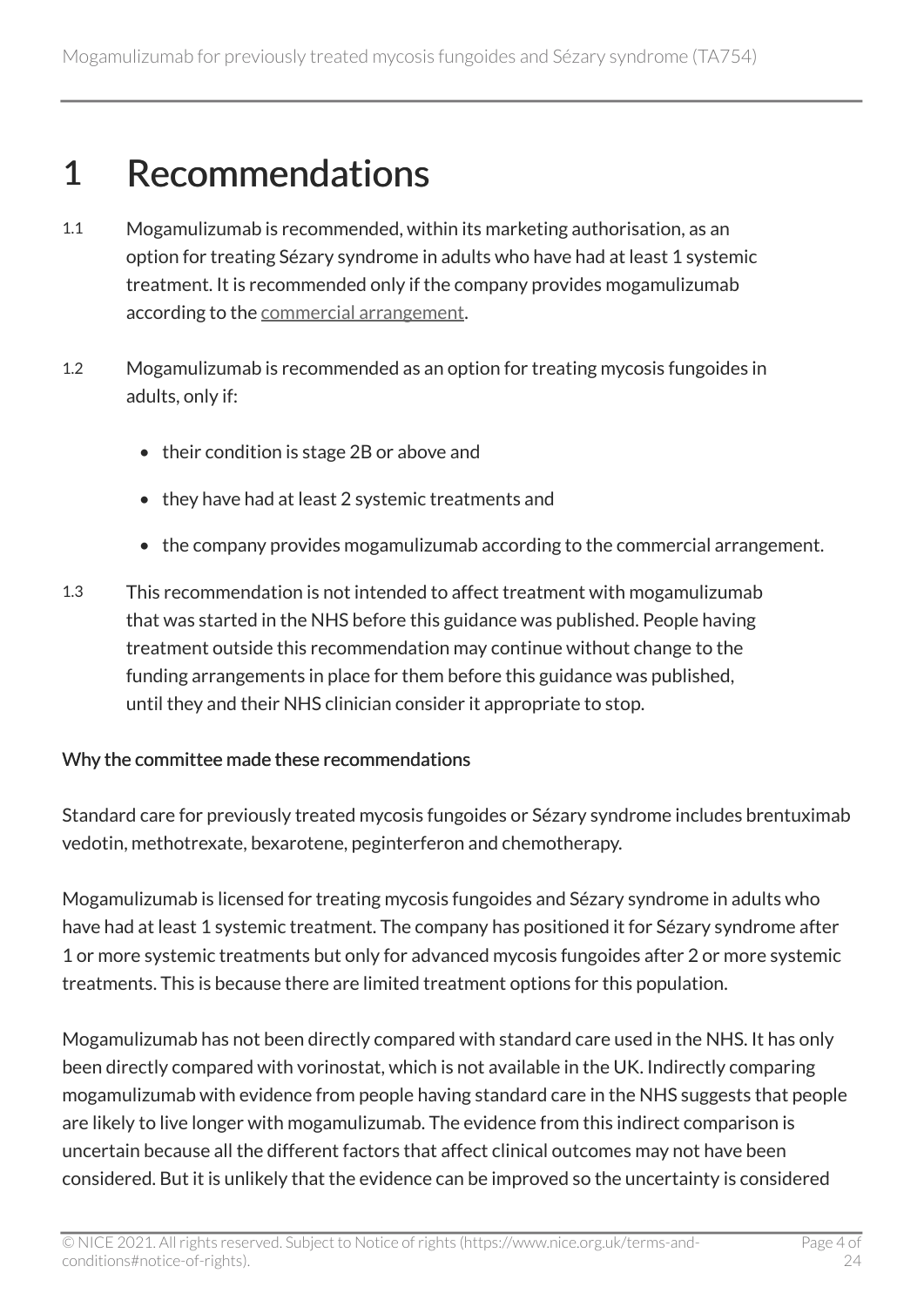acceptable.

Mogamulizumab does not meet NICE's criteria to be considered a life-extending treatment at the end of life. Also, there is uncertainty about the cost-effectiveness evidence, but the costeffectiveness estimates are likely to be within what NICE normally considers an acceptable use of NHS resources. So, mogamulizumab is recommended.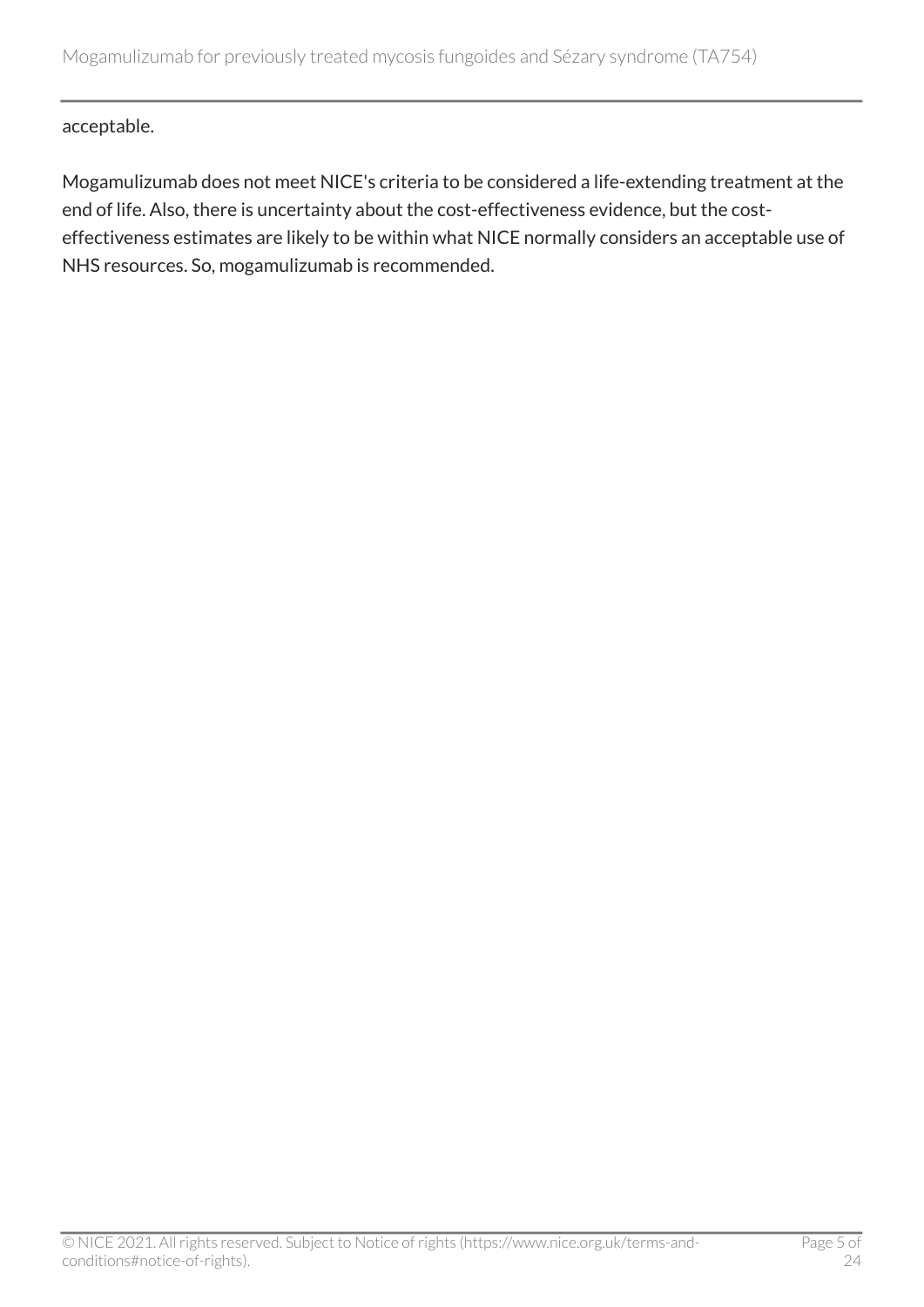## <span id="page-5-0"></span>2 Information about mogamulizumab

### <span id="page-5-1"></span>Marketing authorisation indication

2.1 Mogamulizumab (Poteligeo, Kyowa Kirin) is indicated for 'the treatment of adult patients with mycosis fungoides or Sézary syndrome who have received at least one prior systemic therapy'.

### <span id="page-5-2"></span>Dosage in the marketing authorisation

2.2 The dosage schedule is available in the [summary of product characteristics.](https://www.medicines.org.uk/emc/product/11174)

### <span id="page-5-3"></span>**Price**

2.3 The list price of mogamulizumab is £1,329 per vial containing 4 mg of mogamulizumab per ml (excluding VAT; BNF online, accessed October 2021). The company has a [commercial arrangement](https://www.nice.org.uk/guidance/ta754) (simple discount patient access scheme). This makes mogamulizumab available to the NHS with a discount. The size of the discount is commercial in confidence. It is the company's responsibility to let relevant NHS organisations know details of the discount.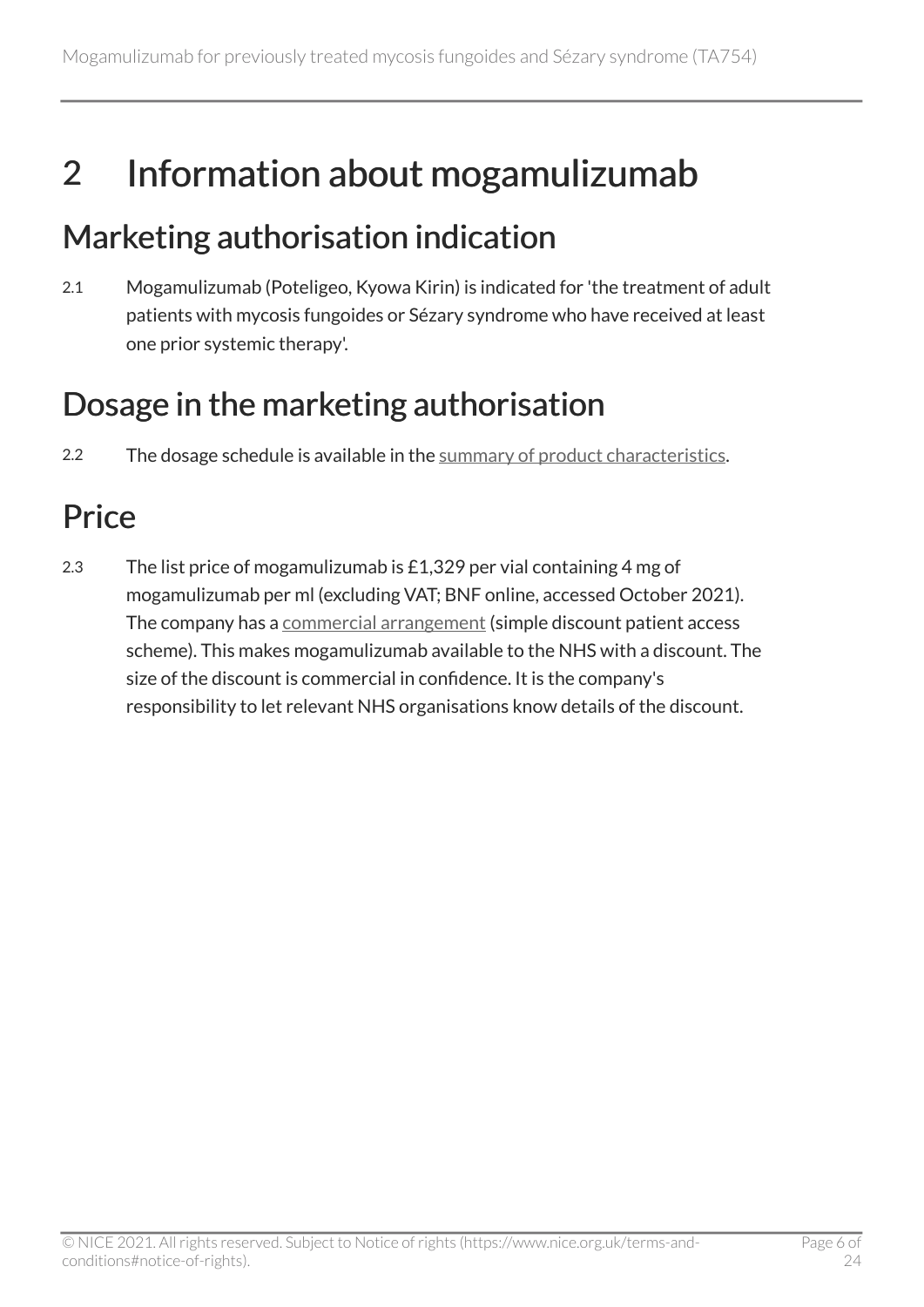# <span id="page-6-0"></span>3 Committee discussion

The [appraisal committee](#page-22-1) considered evidence submitted by Kyowa Kirin, a review of this submission by the evidence review group (ERG), NICE's technical report, and responses from stakeholders. See the [committee papers](https://www.nice.org.uk/guidance/TA754/evidence) for full details of the evidence.

### <span id="page-6-1"></span>Treatment pathway

#### <span id="page-6-3"></span>People with mycosis fungoides or Sézary syndrome would welcome a new treatment option

3.1 Cutaneous T-cell lymphoma is a rare type of non-Hodgkin lymphoma that affects the skin. It includes mycosis fungoides, the most common type, and Sézary syndrome, which is closely related. The clinical experts explained that Sézary syndrome is an aggressive disease and prognosis tends to be poor. Both patient experts described how living with a scaly itching rash all the time significantly affects their health-related quality of life. Sleep is affected. Cracks and open wounds are common, particularly on the hands and feet, which limits the ability to walk and carry out daily activities. The clinical experts explained that the disease particularly affects people's appearance and people sometimes rely on carers to help with daily activities. They confirmed that the treatments recommended in the [British Association of Dermatologists and UK Cutaneous](https://www.bad.org.uk/healthcare-professionals/clinical-standards/clinical-guidelines/primary-cutaneous-lymphomas) [Lymphoma Group guidelines on managing primary cutaneous lymphomas](https://www.bad.org.uk/healthcare-professionals/clinical-standards/clinical-guidelines/primary-cutaneous-lymphomas) after at least 1 systemic treatment were used in clinical practice. These included brentuximab vedotin, methotrexate, bexarotene, peginterferon and chemotherapy. The patient experts said that treatments such as chemotherapy had little benefit but mogamulizumab had a dramatic improvement. Mogamulizumab improved their itching and skin condition, so they could carry out daily activities more easily, and considerably improved their quality of life. The committee concluded that people with mycosis fungoides or Sézary syndrome who have had at least 1 systemic treatment would welcome an additional treatment option.

### <span id="page-6-2"></span>The company proposes mogamulizumab for a subgroup of the population covered by the marketing authorisation

3.2 Mogamulizumab is indicated for treating mycosis fungoides or Sézary syndrome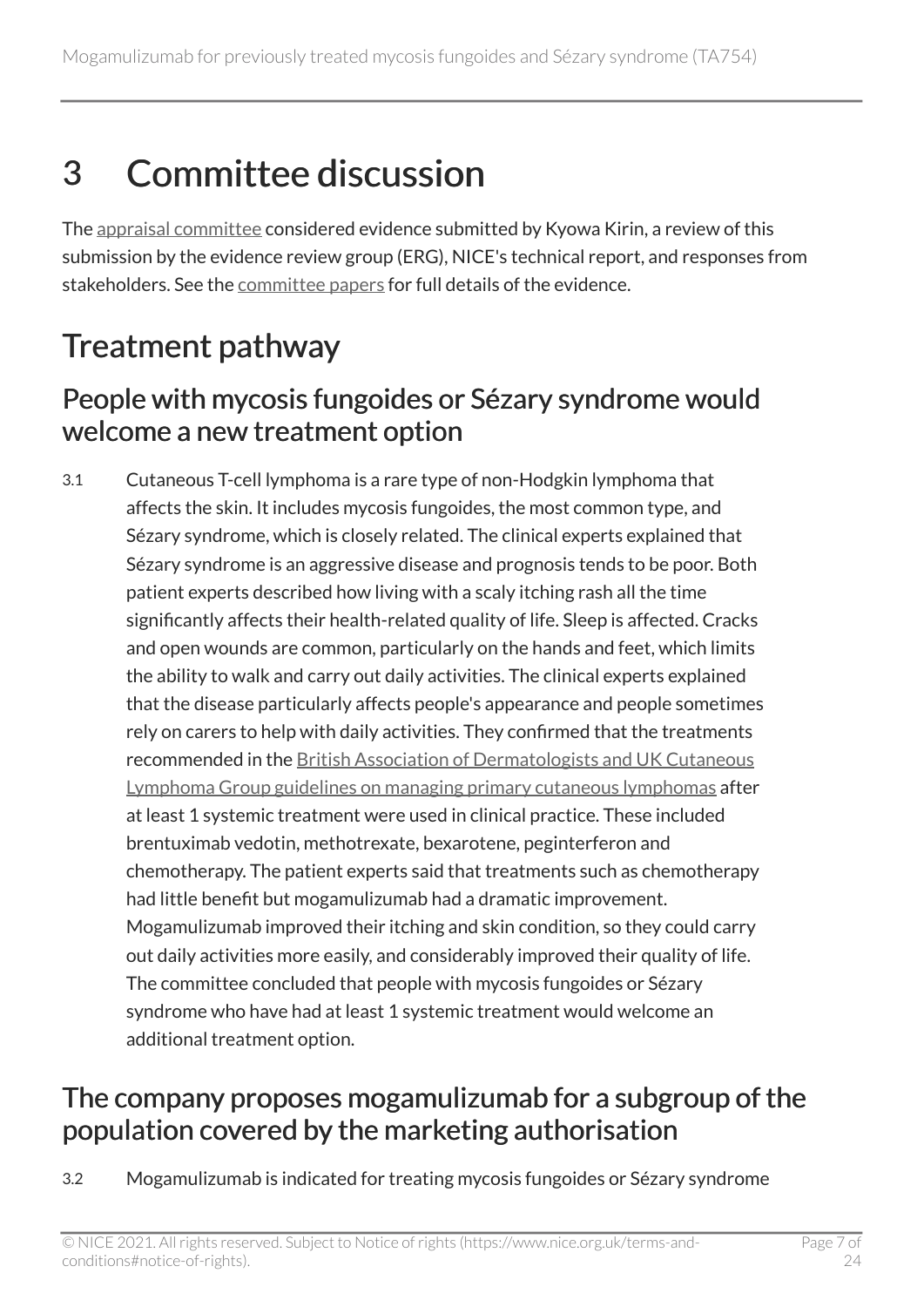after at least 1 systemic treatment (see  $section 2.1$  $section 2.1$ ). For the first and second committee meetings, the company proposed mogamulizumab as an option for a subgroup of the population covered by the marketing authorisation; that is, after at least 1 systemic treatment for people with severe disease that has progressed with brentuximab vedotin or if it is not appropriate. Severe disease was defined as stage 2B and above for mycosis fungoides and all stages of Sézary syndrome. Brentuximab vedotin is recommended as an option for severe CD30-positive disease after at least 1 treatment (see [NICE's technology](https://www.nice.org.uk/guidance/ta577) [appraisal guidance on brentuximab vedotin for treating CD30-positive](https://www.nice.org.uk/guidance/ta577) [cutaneous T-cell lymphoma](https://www.nice.org.uk/guidance/ta577)). The committee understood that mogamulizumab would most likely be used as an option after 1 systemic treatment for CD30-negative disease and after 2 systemic treatments for CD30-positive disease. But it noted that brentuximab could also be used later in the treatment pathway. The clinical experts explained that around 15% to 20% of people have CD30-positive disease. After the appeal, the company further refined the positioning of mogamulizumab for advanced mycosis fungoides to adults who have had 2 or more systemic treatments. It maintained the positioning in Sézary syndrome for adults who have had 1 or more systemic treatments. Few people with Sézary syndrome have CD30-positive disease. So, this positioning means that in both conditions, most people will have had brentuximab vedotin, or it will be unsuitable. The company explained that this is the population with the greatest unmet need because the only treatment options available to them are repeating previous treatments or clinical trials. The clinical experts confirmed that the company's proposed subgroup with severe disease was clinically relevant and that people in this subgroup had limited treatment options. The committee considered that there was a very high unmet need in this population. The committee concluded that the company positioned mogamulizumab for a subgroup of the population covered by the marketing authorisation and it would account for this in its recommendations.

### <span id="page-7-0"></span>Standard care is the most appropriate comparator

3.3 The company originally submitted cost-effectiveness analyses, which used clinical-effectiveness data comparing mogamulizumab with vorinostat, a treatment that is not licensed or used in the UK (see [section](#page-8-1) 3.4). In its revised base case after technical engagement, the company included the costs of having bexarotene alone for everyone in the standard care arm. This is because it considered it to be the most common NHS treatment for mycosis fungoides and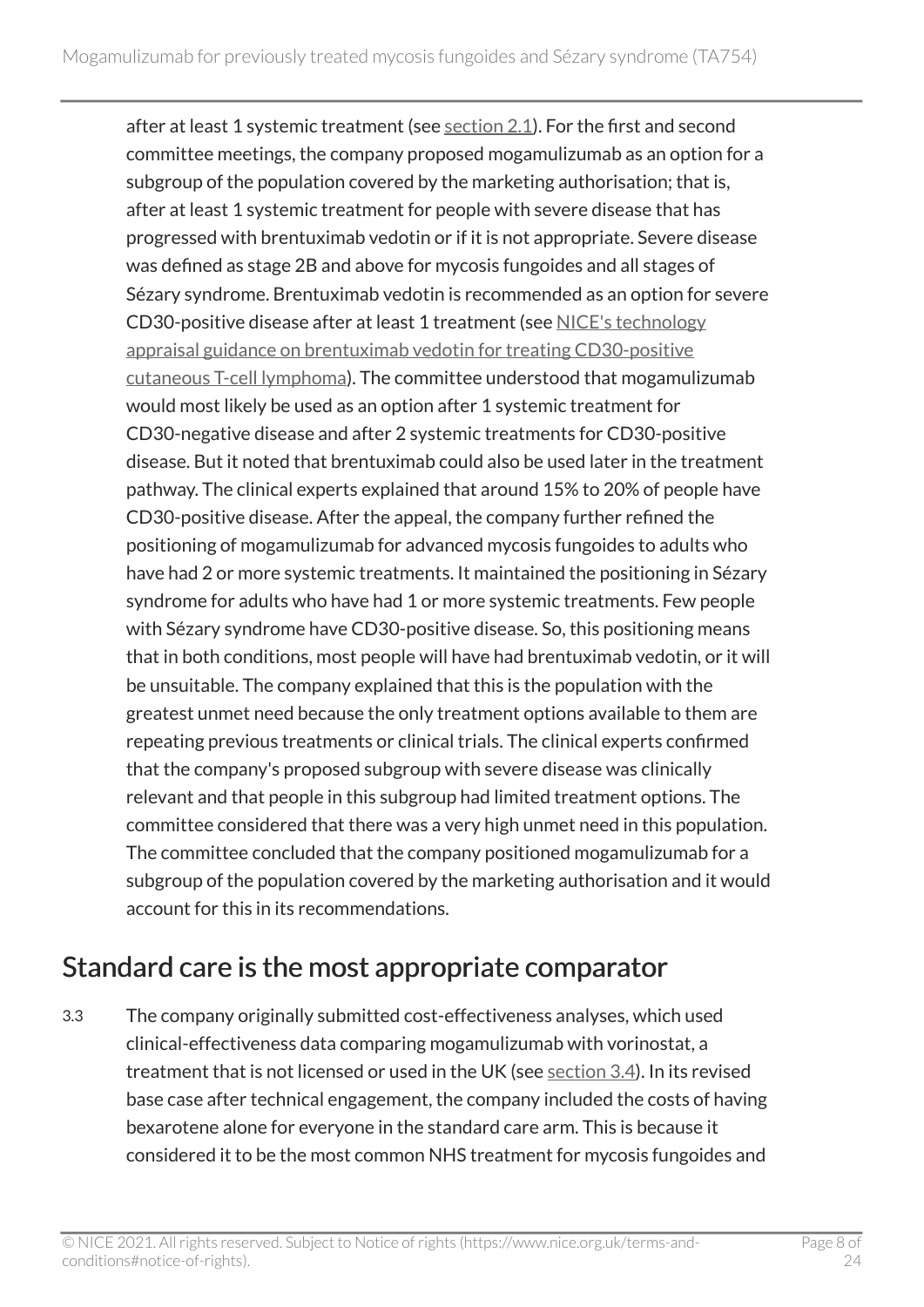Sézary syndrome. A clinical expert explained that triple therapy with bexarotene, extracorporeal photopheresis and peginterferon is used in clinical practice. But bexarotene alone would not generally be used, particularly for Sézary syndrome, because it was not effective. Another clinical expert suggested that chemotherapy may also be an option for people who were eligible for mogamulizumab. The committee considered that the company's approach may oversimplify a complex treatment pathway. The company also submitted clinical-effectiveness data for standard care from the hospital episode statistics (HES) database, including other relevant treatments in the standard care arm. These included methotrexate, bexarotene, peginterferon and chemotherapy. Overall, the committee concluded that standard care was the most appropriate comparator.

### <span id="page-8-0"></span>Clinical evidence

#### <span id="page-8-1"></span>There is no trial evidence comparing mogamulizumab with standard care

- 3.4 The clinical evidence for mogamulizumab came from MAVORIC, a phase 3, open-label, randomised controlled trial. MAVORIC compared mogamulizumab with vorinostat in 372 adults with stage 1B to 4B relapsed or refractory mycosis fungoides or Sézary syndrome. There was no evidence directly comparing mogamulizumab with treatments currently used as NHS standard care (see [section](#page-7-0) 3.3). In NICE's technology appraisal guidance on brentuximab vedotin [for treating CD30-positive cutaneous T-cell lymphoma,](https://www.nice.org.uk/guidance/ta577) the ALCANZA trial was used. It compared brentuximab with the physician's choice of treatment (methotrexate or bexarotene). The committee understood that:
	- An anchored indirect treatment comparison using ALCANZA was not possible because there was no common treatment to connect the 2 trials.
	- The population in ALCANZA was different to MAVORIC because people with Sézary syndrome were excluded, everyone had CD30-positive disease, and some had primary cutaneous anaplastic large-cell lymphoma (a subtype of cutaneous T-cell lymphoma).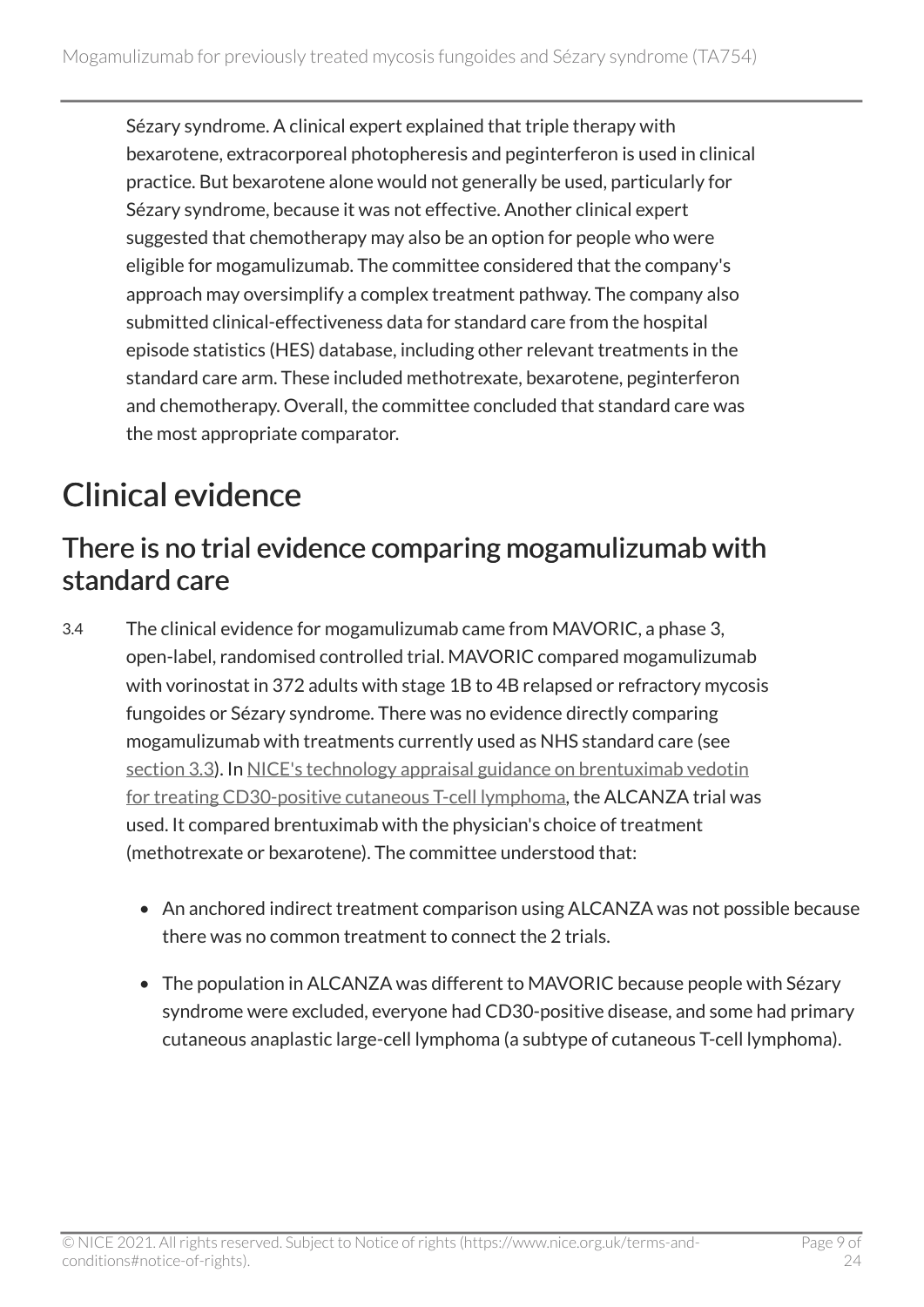• There was a high level of crossover in ALCANZA and the company did not have access to individual patient-level data to calculate crossover-adjusted survival estimates for the comparator arm.

The company assumed that vorinostat was a suitable proxy for standard care in the NHS based on:

- similar progression-free survival to the physician's choice arm in ALCANZA
- clinical expert opinion and
- similar response rates to those seen in bexarotene clinical trials.

The ERG explained that if vorinostat and the physician's choice were similar, people in the physician's choice arm in ALCANZA would have longer progression-free survival and overall survival because they had less severe disease. However, overall survival for the physician's choice arm was shorter than with vorinostat. The clinical experts could not comment on vorinostat's clinical effectiveness because it is not available in the UK. However, they emphasised that mogamulizumab had been shown to be effective in delaying disease progression and improving quality of life both in the trial and in their clinical experience. The committee noted that:

- mogamulizumab improved progression-free survival in MAVORIC compared with vorinostat (hazard ratio 0.43, 95% confidence interval 0.31 to 0.58)
- the overall survival estimates were uncertain because MAVORIC was not powered to detect overall survival differences
- 72% of people in the severe disease subgroup crossed over from vorinostat to mogamulizumab, so crossover adjustment was needed (see [section](#page-13-1) 3.9).

Overall, the committee was concerned about using these clinical-effectiveness data because vorinostat was not licensed for use in the UK and did not represent NHS standard care. The committee considered that evidence for the relative effectiveness of mogamulizumab was limited and concluded that evidence from clinical trials, used to estimate the relative treatment effect of mogamulizumab, was highly uncertain compared with NHS standard care.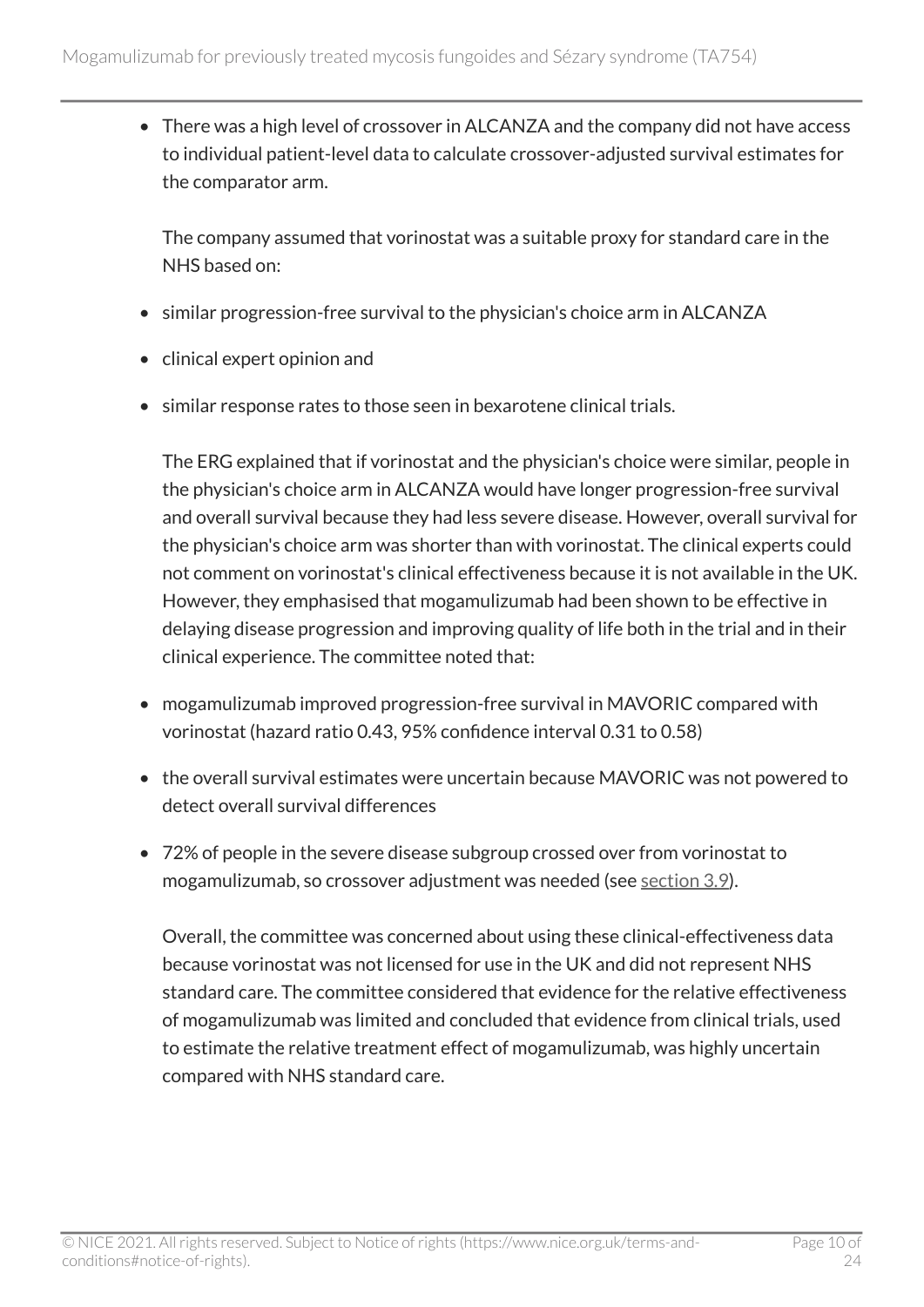### <span id="page-10-0"></span>HES data suggests that mogamulizumab is likely more effective than standard care but the evidence is uncertain

- 3.5 Real-world data from England's HES database was presented by the company at the first committee meeting and used to support its preferred approach to extrapolating survival for the comparator arm from MAVORIC (see [section](#page-13-1) 3.9). After consultation, the company submitted an unanchored indirect treatment comparison comparing mogamulizumab outcomes from MAVORIC with HES data. The committee noted that, unlike the MAVORIC data (see [section](#page-8-1) 3.4), the HES data did not need any crossover adjustment. The committee noted that [NICE's Decision Support Unit technical support document](http://nicedsu.org.uk/technical-support-documents/technical-support-documents/) 18 states that all effect modifiers and prognostic factors should be accounted for in an unanchored indirect treatment comparison. This is because 'failure of this assumption leads to an unknown amount of bias' in the comparison. It noted that the MAVORIC data was only matched to the HES data for the proportion of people with mycosis fungoides and Sézary syndrome. Age (a known prognostic factor) and sex (which can potentially affect survival) were not matched. This was because the company considered that these were similar between the MAVORIC and HES data and wanted to avoid reducing the sample size unnecessarily. The ERG explained that age and sex should have been matched and pointed out that differences in mean age increased by 2.5 years after matching. After the appeal, the company submitted a scenario analysis including age and sex, which had a negligible effect on the hazard ratio for overall survival. The hazard ratio for overall survival, adjusted for age and sex, was 0.38 (95% confidence interval 0.25 to 0.59), showing mogamulizumab was associated with an improvement in overall survival compared with standard care. The committee was aware that several additional prognostic factors recognised in the literature and in a [study by the Cutaneous Lymphoma International](https://pubmed.ncbi.nlm.nih.gov/26438120) [Consortium](https://pubmed.ncbi.nlm.nih.gov/26438120) included:
	- stage of disease
	- levels of lactate dehydrogenase and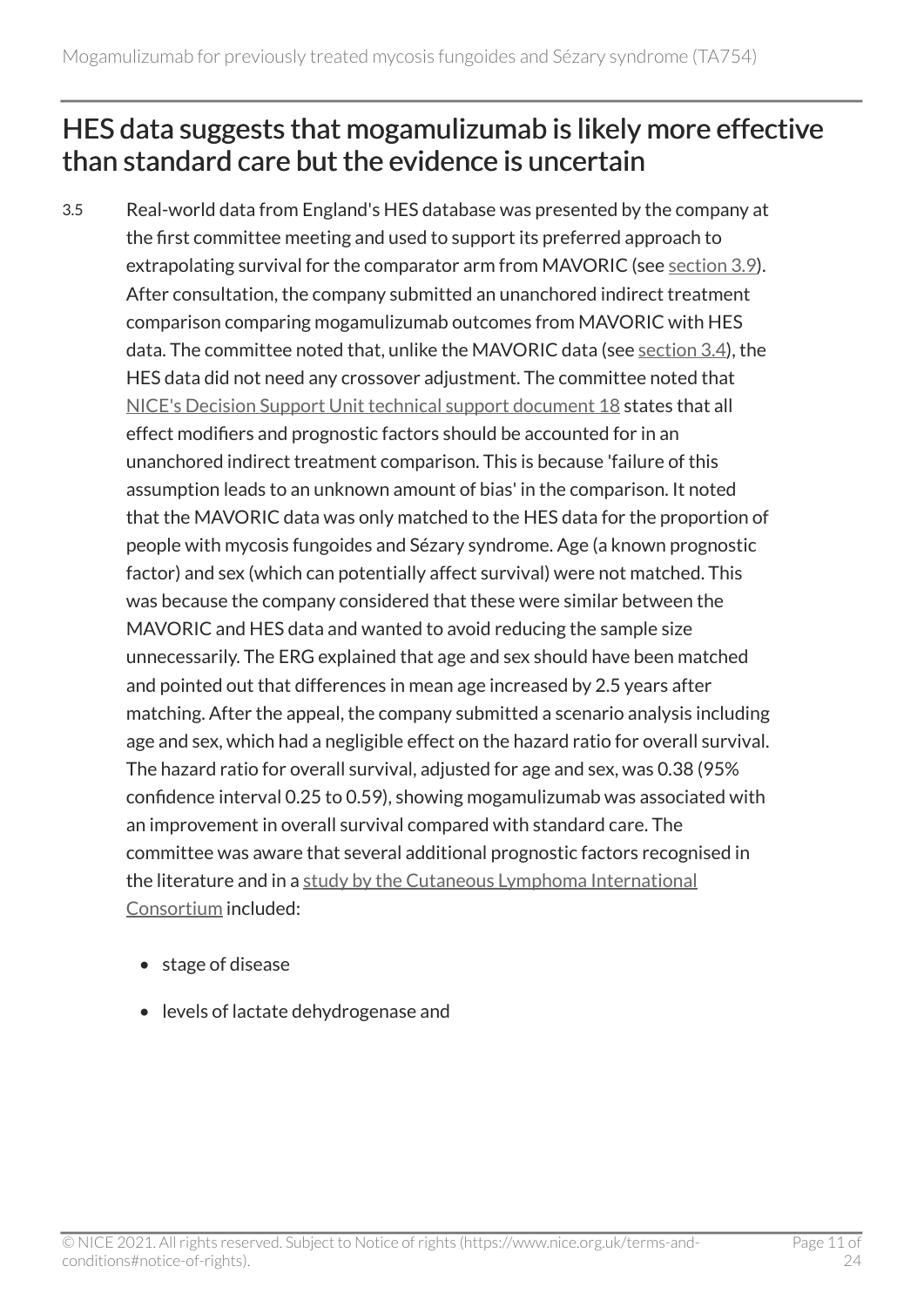#### • large-cell transformation.

However, information on these and other prognostic factors were not available in the HES database and so could not be matched. The company considered that, in the HES database, people having systemic therapy had an Eastern Cooperative Oncology Group (ECOG) stage of 1 or less and adequate haematological, liver and kidney function. But no evidence to support this was provided. The committee noted that there were important limitations to using proxies for the stage and the duration of disease. Overall, the committee recognised that the HES analysis addressed some of the issues with the original submission and commended the company on its efforts. But the limitations of the data and the lack of information on prognostic factors meant that the indirect analysis results were uncertain. The committee considered that although there were uncertainties in the indirect comparison it was unlikely that these could have been addressed. The committee concluded that the indirect comparison suggested that mogamulizumab was more effective than standard care but that the evidence was uncertain.

#### <span id="page-11-0"></span>The MAVORIC subgroup with severe disease is clinically relevant but the results create uncertainty

3.6 The company used clinical-effectiveness data from a post-hoc subgroup of 287 people with severe disease in MAVORIC to reflect its proposed positioning (see [section](#page-6-2) 3.2). The committee recalled that severe disease was considered a clinically relevant subgroup. But it noted that in this subgroup, it could not easily determine the proportion of people who had disease progression after brentuximab vedotin (CD30-positive disease) and those not eligible for brentuximab vedotin (CD30-negative disease). It was also concerned that the clinical-effectiveness data included people at different stages in the treatment pathway and did not differentiate between mycosis fungoides and Sézary syndrome. It considered that this may not be appropriate given the differences in expected survival between the conditions. The committee would have liked to have seen separate analyses by disease type and line of treatment. It recalled that all analyses used vorinostat as a comparator, which did not represent NHS standard care (see [section](#page-8-1) 3.4). After the appeal, the company reweighted the MAVORIC trial data to match the characteristics of the subgroup of the population covered by the marketing authorisation, as observed in the HES data. Based on the evidence, the committee concluded that the MAVORIC subgroup with severe disease was clinically relevant. But using a mixed population, which grouped several lines of treatment together, created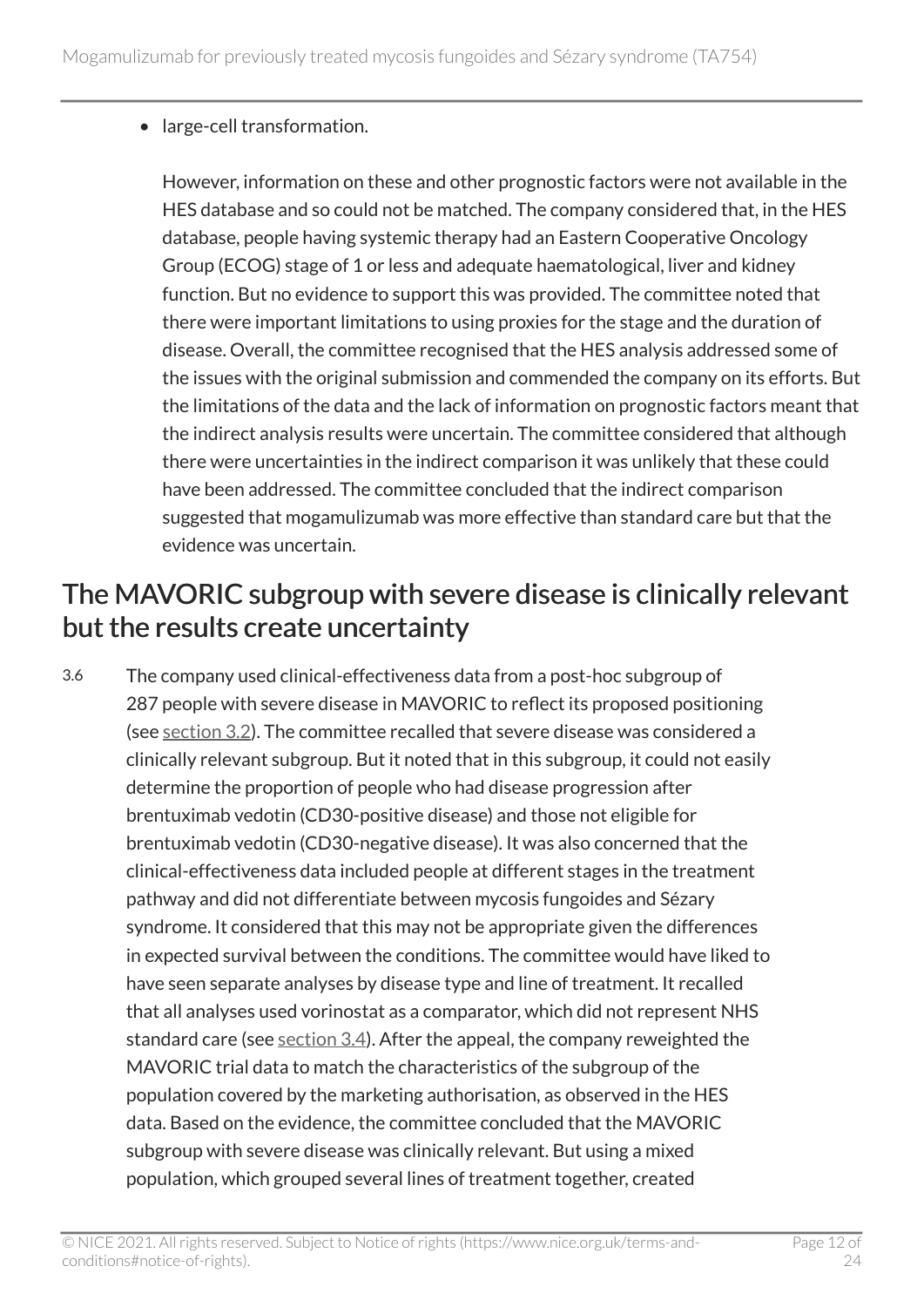uncertainty. Also, MAVORIC did not compare mogamulizumab with a relevant comparator.

### <span id="page-12-0"></span>Economic model

#### The company's model structure is acceptable

- 3.7 In the company's partitioned survival model, 3 different treatment pathways were modelled:
	- people who did not have an allogeneic stem cell transplant
	- people who had an allogeneic stem cell transplant after current treatment (that is, mogamulizumab or standard care)
	- people who had an allogeneic stem cell transplant after subsequent treatment.

The company initially used clinical expert advice to estimate the proportion of people having an allogeneic stem cell transplant after current treatment because this was not allowed in MAVORIC. After consultation, the company used HES data (see [section](#page-10-0) 3.5) for this proportion. The committee was aware that the estimated treatment effect in MAVORIC may have differed if allogeneic stem cell transplant had been allowed. It recognised that some people may have an allogeneic stem cell transplant in clinical practice. But in the model, it preferred removing allogeneic stem cell transplant after current treatment, to avoid double-counting survival benefit in MAVORIC and to reduce potential bias. After the appeal, the company excluded allogeneic stem cell transplant after current treatment. The company noted that by doing this, the standard care arm included some of the benefits of allogeneic stem cell transplant but none of the costs. The committee considered that the cost-effectiveness estimates might have been lower if the costs of allogeneic stem cell transplant after current treatment were included in the submission. It understood that this had a small effect on the cost-effectiveness estimates. The committee concluded that the company's economic model structure was acceptable and that allogeneic stem cell transplant after current treatment should be excluded from the model.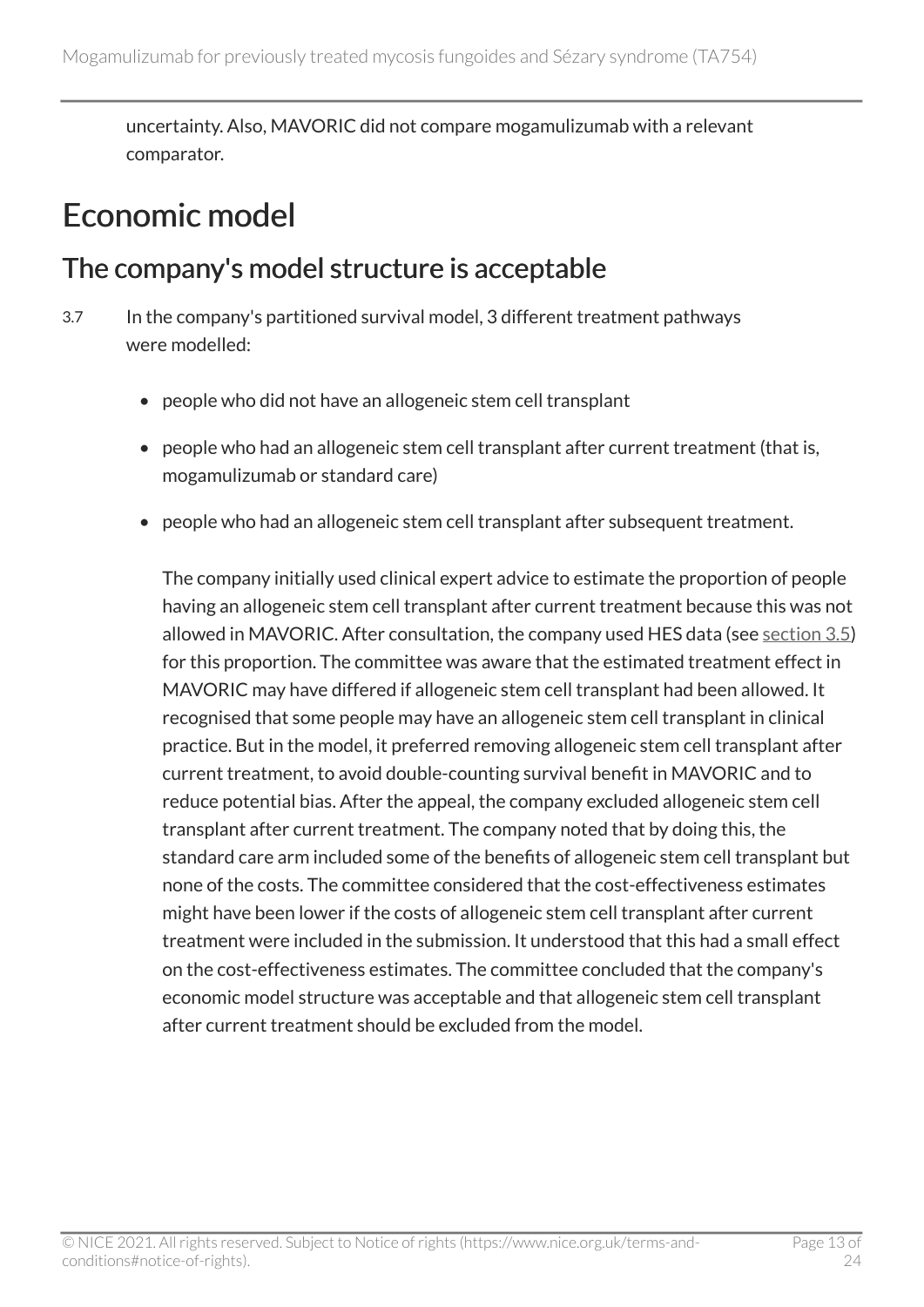#### The comparative evidence from MAVORIC for time on treatment and next-treatment free survival is appropriate for decision making

3.8 The company originally modelled standard care using MAVORIC clinicaleffectiveness data because it considered that vorinostat could be used as a proxy for standard care (see [section](#page-8-1) 3.4). In its revised base case after technical engagement, the company preferred to use the costs of bexarotene alone for 48 weeks to represent the likely costs for people who have NHS standard care. After consultation, the company reverted to the ERG's preferred assumption of using the time on treatment for vorinostat and for relevant standard care treatments. In addition, clinical-effectiveness data for the standard care arm was updated to reflect data from the HES analysis (see [section](#page-10-0) 3.5). After the appeal, the company estimated next-treatment-free survival and time on treatment for both arms from the reweighted MAVORIC trial, focusing on the refined population. The committee heard that the ERG agreed with the company's choice of distribution for next-treatment-free survival and using Kaplan–Meier curves to estimate time on treatment. Despite the limitations in the data sources, the committee concluded that the data was the most appropriate for decision making.

## <span id="page-13-0"></span>Overall survival

#### <span id="page-13-1"></span>The exponential curve for both arms is acceptable for decision making

3.9 In MAVORIC, 72% of people in the severe subgroup crossed over from vorinostat to mogamulizumab after disease progression. Therefore, overall survival in the vorinostat arm was heavily confounded. The ERG and company agreed that an adjustment was needed to estimate what would have happened in the comparator arm if there was no crossover. In the first 2 committee meetings, the company preferred to use the inverse probability of censoring weights (IPCW) method and the ERG preferred a 2-stage estimation method to adjust for crossover. Alongside the company's preferred IPCW crossover adjustment, it chose a log-normal curve to extrapolate overall survival in the mogamulizumab arm and applied an exponential curve to the standard care arm. The ERG preferred the exponential curve for both treatment arms. The committee preferred the ERG's approach and agreed that the company would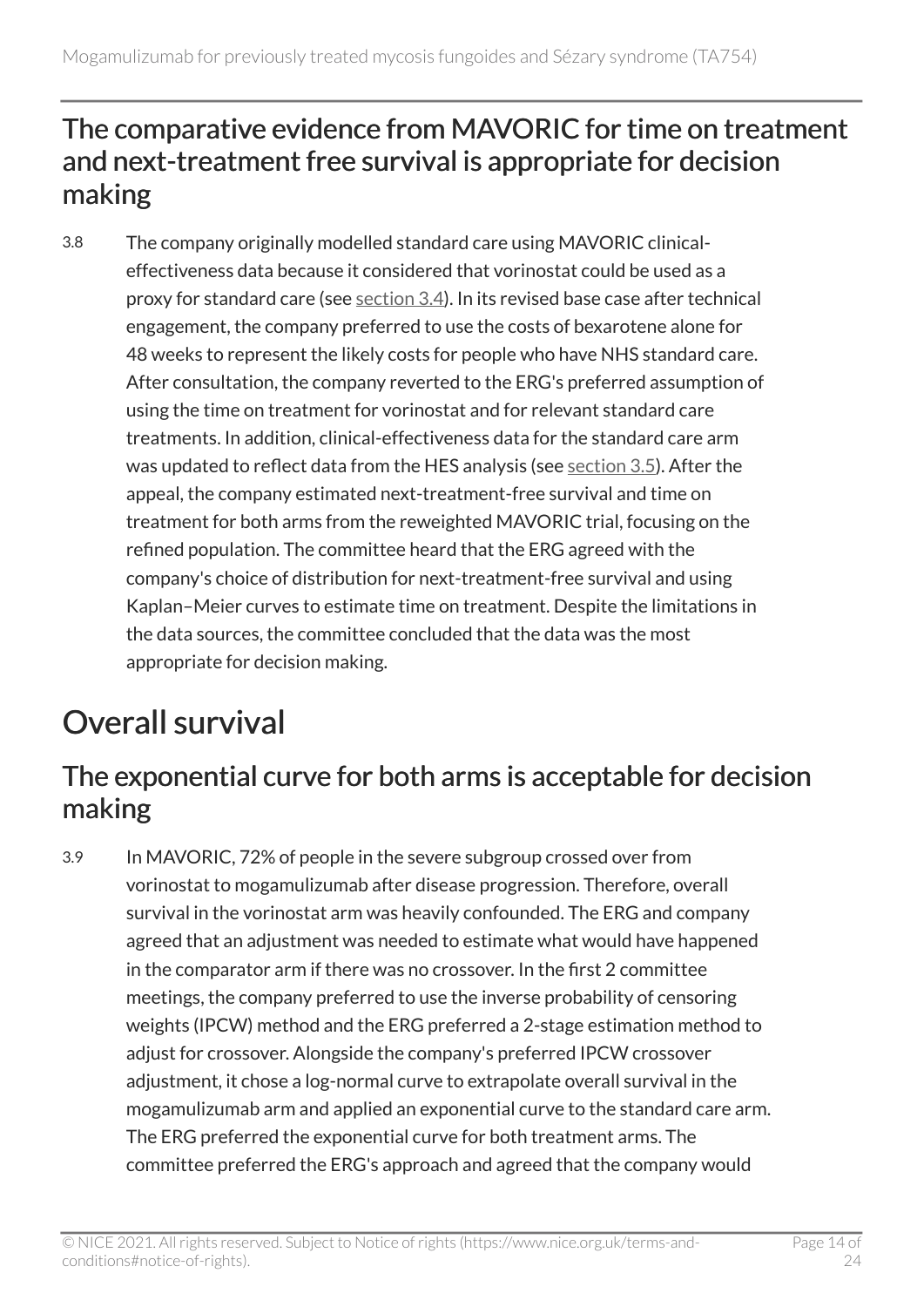need to make a strong case to justify using different parametric curves in each treatment arm. After the appeal, the company estimated overall survival for the mogamulizumab arm from the reweighted MAVORIC trial. The company and ERG agreed that the exponential extrapolation in the mogamulizumab arm was the best fitting curve and was clinically plausible. The company also updated the data source for overall survival in the standard care arm to the HES data after the appeal. The company chose the exponential extrapolation to estimate overall survival in the standard care arm. The company explained that although the generalised gamma was the best fitting curve, it did not consider the extrapolation to be clinically plausible because it predicted a plateau in survival. The ERG noted that the exponential extrapolation was the best fitting curve for the mogamulizumab arm but the worst fitting curve for the standard care arm. So, the ERG preferred the log-normal extrapolation because it was the secondbest fitting extrapolation. The log-normal curve showed that 10% of people who had standard care would be alive at 10 years. The clinical experts explained that only people who had allogeneic stem cell transplants would be alive at 10 years. The clinical experts added that people whose disease progresses and need second- and third-line treatments do not have a good prognosis and would not be long-term survivors. The committee agreed with the company and clinical experts that because the modelling did not include people who have had allogeneic stem cell transplant, the log-normal curve was not clinically plausible. The committee concluded that the company and ERG's preferred exponential curve for the mogamulizumab arm and the company's preferred exponential curve for the standard care arm were acceptable for decision making.

### A 2-year stopping rule is not appropriate

3.10 The company included a 2-year stopping rule for mogamulizumab in its revised base case. There was no evidence to support a stopping rule because it was not included in either the summary of product characteristics or the MAVORIC trial. The committee understood that the estimated treatment effect could have differed if a stopping rule had been used. The company suggested that the treatment effect was unlikely to differ substantially because in MAVORIC, only a small proportion of people had mogamulizumab after 2 years (the data is confidential and cannot be reported here). The committee recalled that it was not convinced that there would be a prolonged treatment benefit after stopping treatment. Before technical engagement, 1 clinical expert suggested that a 2-year stopping rule would not be appropriate if people were still benefitting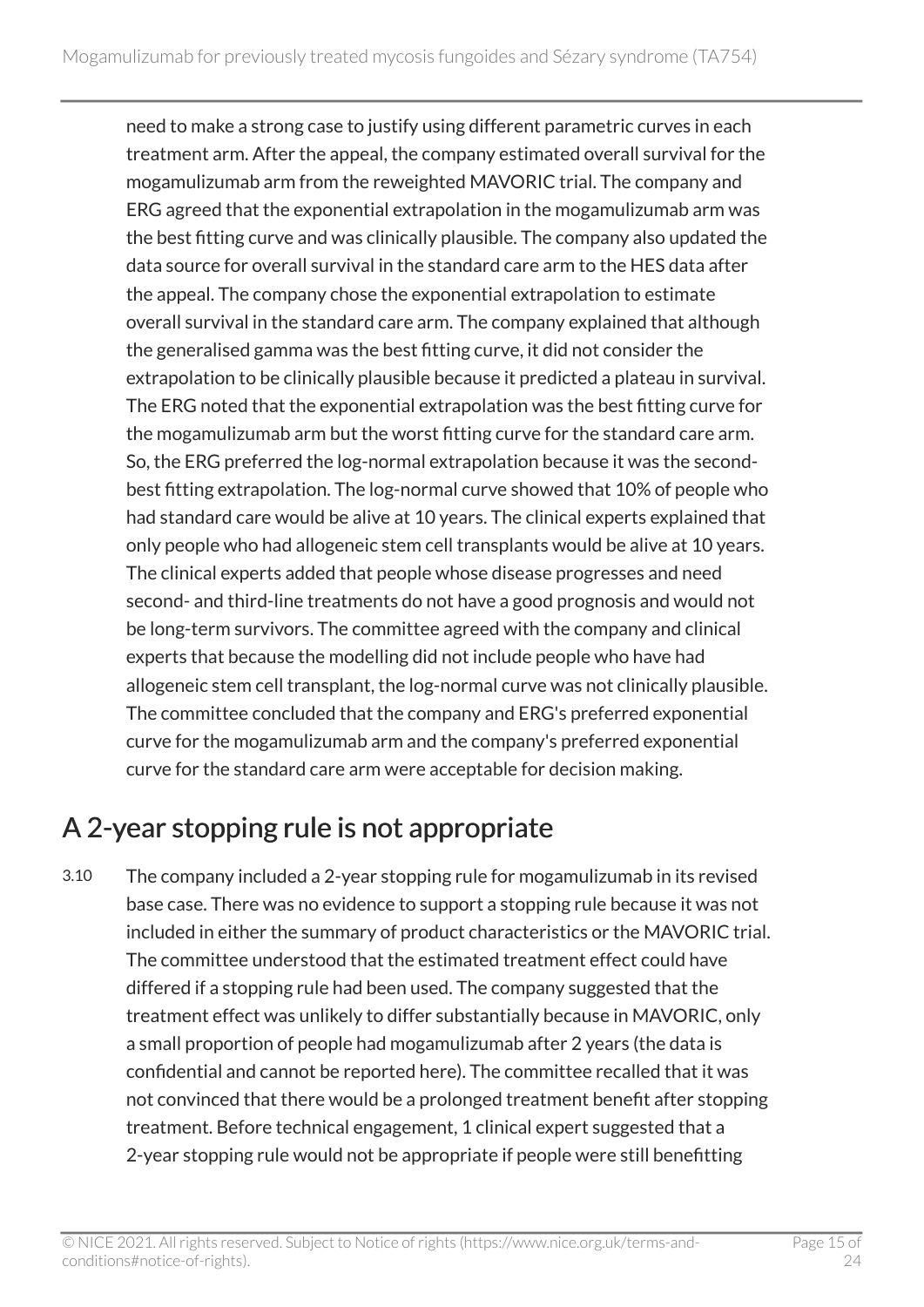from treatment. At the committee meeting, the clinical experts explained that treatment would not normally be stopped if it was tolerated and there was an ongoing clinical benefit. The patient experts said they would feel distressed if mogamulizumab was stopped at 2 years, leaving them without any effective treatment options. The committee concluded that a 2-year stopping rule was not appropriate.

### <span id="page-15-0"></span>Utility values

#### There may be an effect on carers' health-related quality of life, but this cannot be robustly modelled

- 3.11 The committee recalled that people with this condition sometimes rely on help from informal carers (see [section](#page-6-3) 3.1). The committee noted that some people would have help from district nurses (for example, with wound dressing). Also, costs for community-based care including home visits, skin and wound care and dressings were included in the model. In the first and second committee meetings, the company's base case modelled the effect of caring on the healthrelated quality of life of carers by applying an additional utility gain of 0.19 when a person is in the disease control health state. This was the difference between the direct estimates of carer's health-related quality of life when caring for someone in the disease control (0.56) and subsequent treatment states (0.37) from the company's vignette study. Therefore, only the additional time a person spent in the disease control state after having mogamulizumab compared with standard care contributed to improving carer's health-related quality of life. After consultation, the company submitted 2 scenarios for carer utilities, in which:
	- the difference between carer utilities for the disease control and subsequent treatment health states was the same as the difference seen for the people in the trial (0.09)
	- absolute values for disease control and subsequent treatment states were used to show that the base case reflected a conservative approach.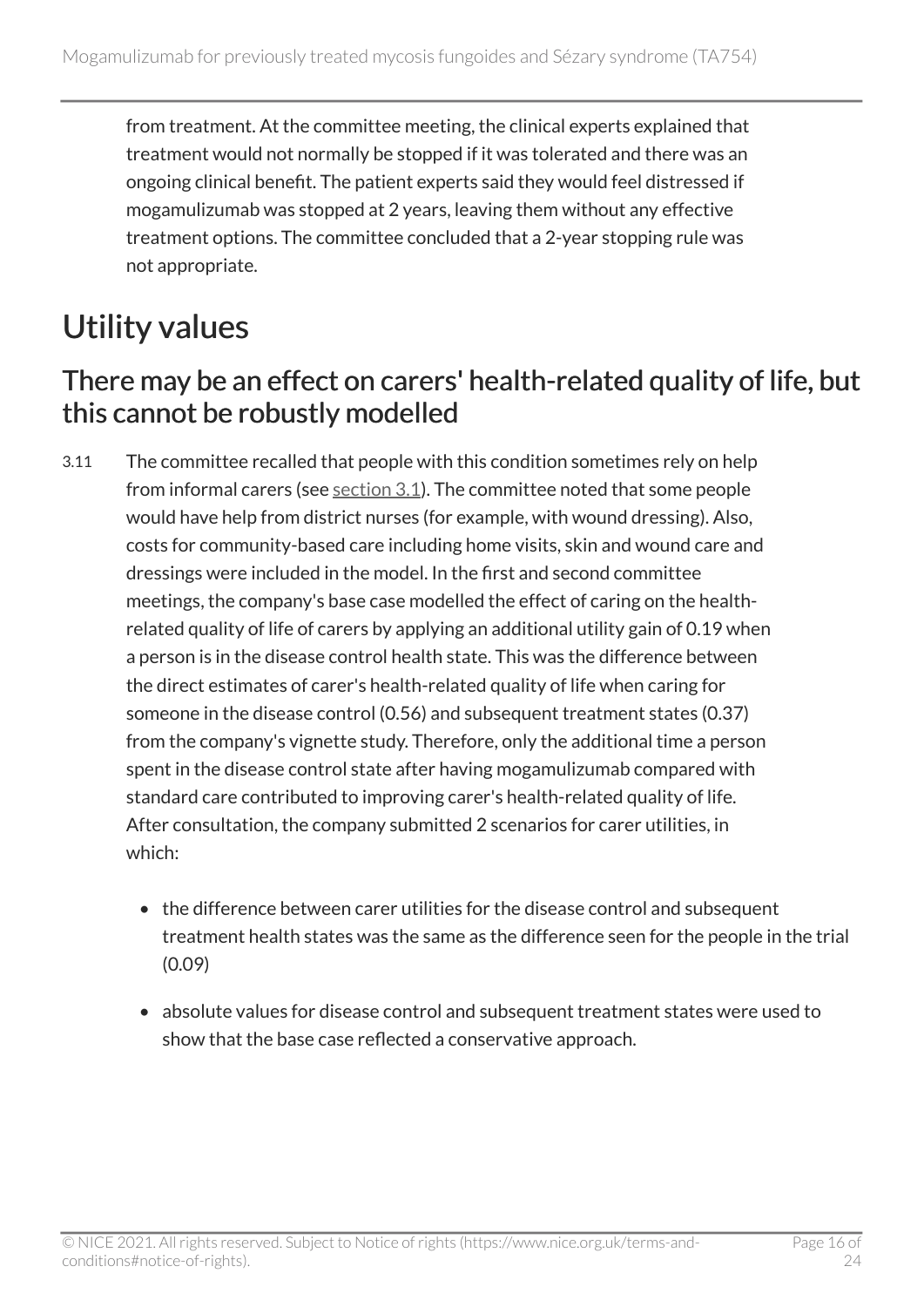• The committee considered that the company's approach was not robust because the utility gain in the base case for carers was implausibly large compared with the expected utility gain for people with the condition. It recognised that there was a lack of detailed methodology on how to model carer utility. But it noted that the company used vignettes in the general population and it was not in line with [NICE's guide to the](https://www.nice.org.uk/process/pmg9/chapter/the-appraisal-of-the-evidence-and-structured-decision-making) [methods of technology appraisal,](https://www.nice.org.uk/process/pmg9/chapter/the-appraisal-of-the-evidence-and-structured-decision-making) which states that the EQ-5D is the preferred measure of health-related quality of life in adults. The committee also did not consider it acceptable that the difference between carer utilities for the disease control and subsequent treatment health states would be the same as the difference seen for the people with the disease in the trial. This was because this was an unvalidated assumption, with no supporting evidence. Overall, the committee was not convinced that the company's approach to modelling carer utility values was appropriate. So it preferred to remove them from the base-case analysis, but recognised the burden placed on some carers. After the appeal, the company excluded carer utilities from its base-case analysis. Because the committee had recognised that there was a burden on some carers, the appeal panel considered that it must be clear how carer utilities were included in the decision making. The committee considered that including carer utilities in the modelling would have improved the cost-effectiveness estimates. Because it was not possible to robustly model them in this appraisal, the committee concluded it would consider them qualitatively in its decision making.

# <span id="page-16-0"></span>End of life

### Mogamulizumab is not considered to be a life-extending treatment at the end of life

3.12 The committee considered the advice about life-extending treatments for people with a short life expectancy in [NICE's guide to the methods of](https://www.nice.org.uk/process/pmg9/chapter/the-appraisal-of-the-evidence-and-structured-decision-making)  [technology appraisal](https://www.nice.org.uk/process/pmg9/chapter/the-appraisal-of-the-evidence-and-structured-decision-making). At the first meeting, using MAVORIC data with the company's preferences, the model predicted a median survival of 21 months and a mean survival of 37 months in the standard care arm. The committee's preferred assumptions predicted a mean survival of between 33 months and 59 months in the standard care arm depending on if an IPCW or 2-stage estimation crossover adjustment was used. The company also submitted HES data, which showed a median overall survival of around 1.3 years for people who have had 1 treatment. After consultation, the company submitted an updated HES analysis (see [section](#page-10-0) 3.5) and considered that the end of life criteria had been met. The committee recognised that median life expectancy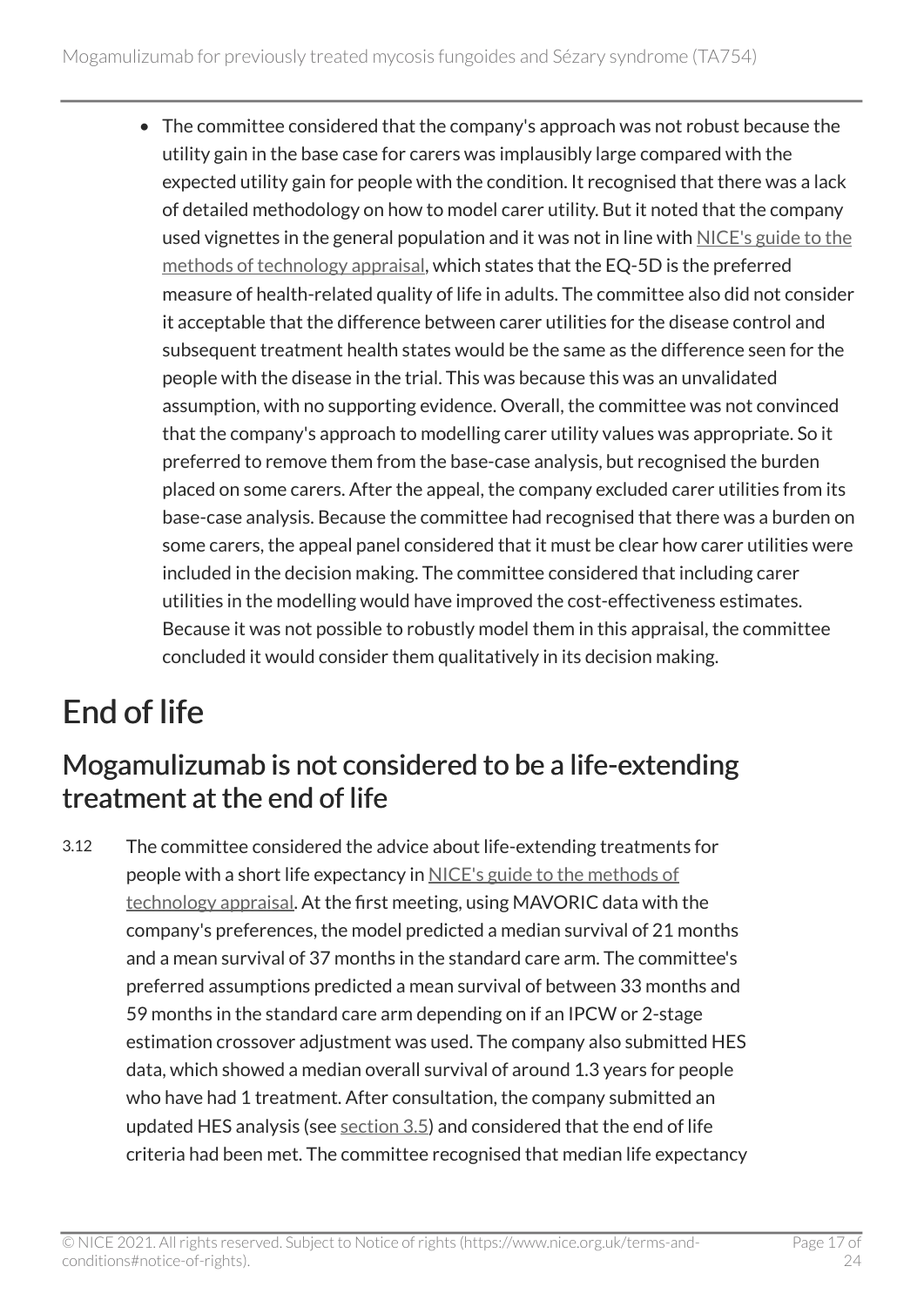based on the new HES analysis (17.83 months) was less than 24 months. However, it noted that the mean extrapolated discounted and undiscounted life years in the standard care arm of the cost-effectiveness model based on the HES data, were 2.87 and 3.31 years respectively. The committee also considered a [study by the Cutaneous Lymphoma International Consortium](https://pubmed.ncbi.nlm.nih.gov/26438120/) and the professional organisations' responses to technical engagement. After the appeal, the committee reconsidered this data and noted that the median data from the Cutaneous Lymphoma International Consortium study and the professional organisations' responses to technical engagement referred to time from diagnosis, rather than time from eligibility for second-line treatment. The committee acknowledged that time from eligibility for second-line treatment was the relevant period that should have been considered. After the appeal, the company updated the data source for overall survival in the standard care arm to the HES data. In the refined population, the HES data showed that median overall survival from time from eligibility for second-line treatment was 13 months but when the HES data was used in the model, it showed that mean overall survival was 28 months, when the exponential curve was chosen for both treatment arms. The committee noted that all other extrapolations of the HES data in the model led to a mean life expectancy greater than 28 months. The committee remained concerned about the differences between the median overall survival results from the HES analysis and the mean results produced when it was used in the model. The company considered that the mean was skewed by the long survival of around 10% of people having allogeneic stem cell transplant after current and subsequent treatments in the HES dataset. The ERG noted that people who had allogeneic stem cell transplant were part of the same cohort for which life expectancy was estimated, so their long survival does not bias life expectancy. The clinical experts explained that the life expectancy of people with the condition is variable and both the mean and median figures could be plausible. The committee recalled that cost-effectiveness results and decisions are based on mean quality-adjusted life years (QALYs) and costs. So, the committee still considered that the best estimate of expected survival came from modelling mean life expectancy. The committee noted that NICE's guide to the methods of technology appraisal states that the appraisal committee must be satisfied that:

• the assumptions used in the reference case economic modelling are plausible, objective and robust and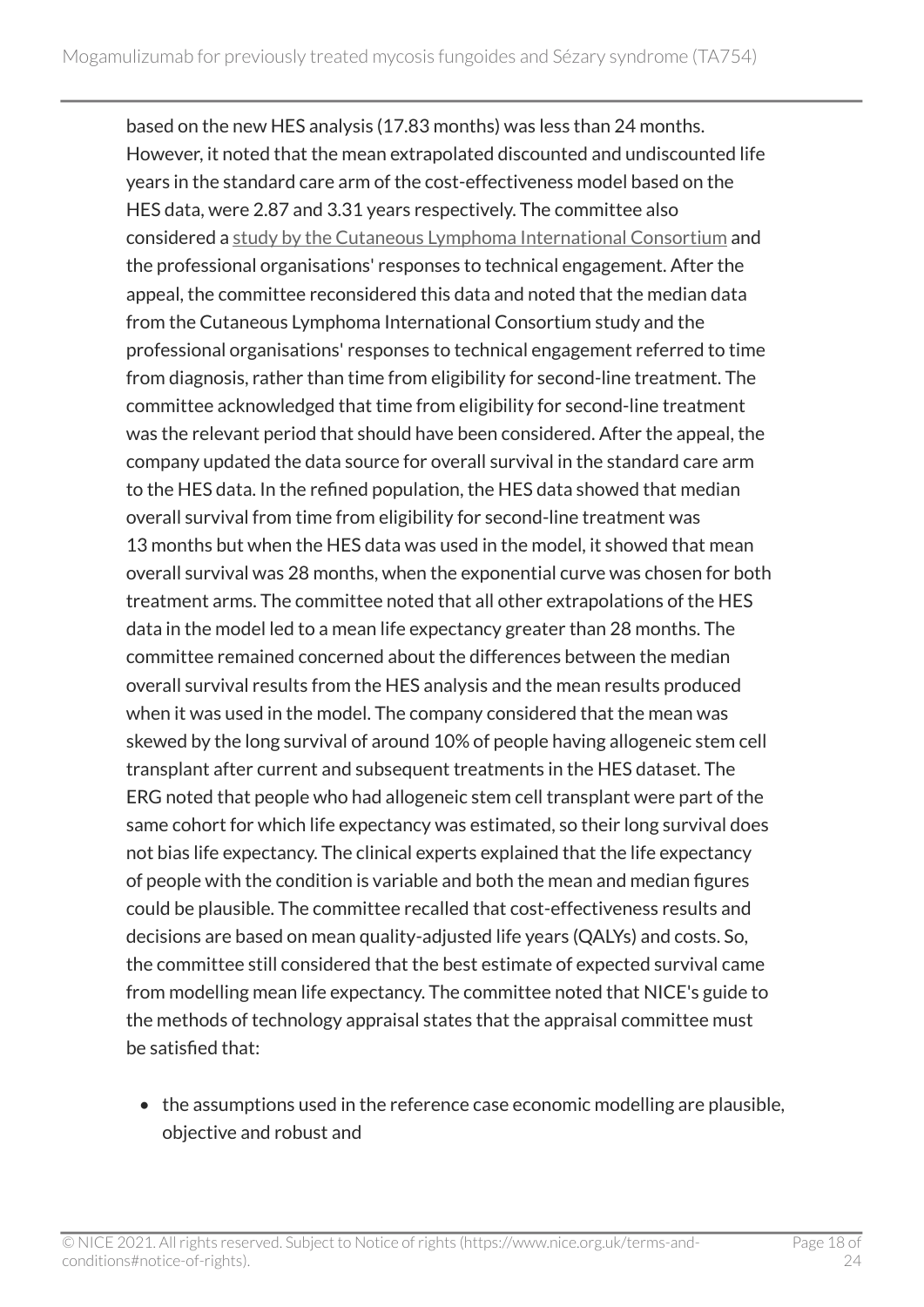• the estimates of the extension to life are sufficiently robust.

Overall, the committee was not convinced there was robust evidence that the short life-expectancy criterion had been met. It concluded that mogamulizumab could not be considered a life-extending treatment at the end of life.

### <span id="page-18-0"></span>Cost-effectiveness estimates

#### <span id="page-18-1"></span>An acceptable ICER is towards the upper end of the range normally considered cost effective

- 3.13 [NICE's guide to the methods of technology appraisal](https://www.nice.org.uk/process/pmg9/chapter/the-appraisal-of-the-evidence-and-structured-decision-making) notes that above a most plausible incremental cost-effectiveness ratio (ICER) of £20,000 per QALY gained, judgements about the acceptability of a technology as an effective use of NHS resources will take into account the degree of certainty around the ICER. The committee will be more cautious about recommending a technology if it is less certain about the ICERs presented. The committee noted the high level of uncertainty associated with the MAVORIC analysis, specifically:
	- The relative treatment effect of mogamulizumab compared with NHS standard care was uncertain because MAVORIC did not include the most appropriate comparator for NHS standard care (see [section](#page-8-1) 3.4).
	- The company's preferred subgroup was limited because it included a mixed population in a single post-hoc analysis (see [section](#page-11-0) 3.6).

But it acknowledged that the HES analysis addressed some of the issues associated with MAVORIC (for example, comparator and crossover adjustment), and the rarity of the conditions means it would be hard to collect further data to reduce the uncertainty. It also recalled that including carer utilities and the costs of allogeneic stem cell transplant in the standard care arm would likely decrease the ICER. The committee noted that considering carer utilities and the costs of allogeneic stem cell transplant in the standard care arm would offset some uncertainty around the costeffectiveness analyses. The committee therefore agreed that an ICER towards the upper end of the range normally considered a cost-effective use of NHS resources (£20,000 to £30,000 per QALY gained) would be acceptable.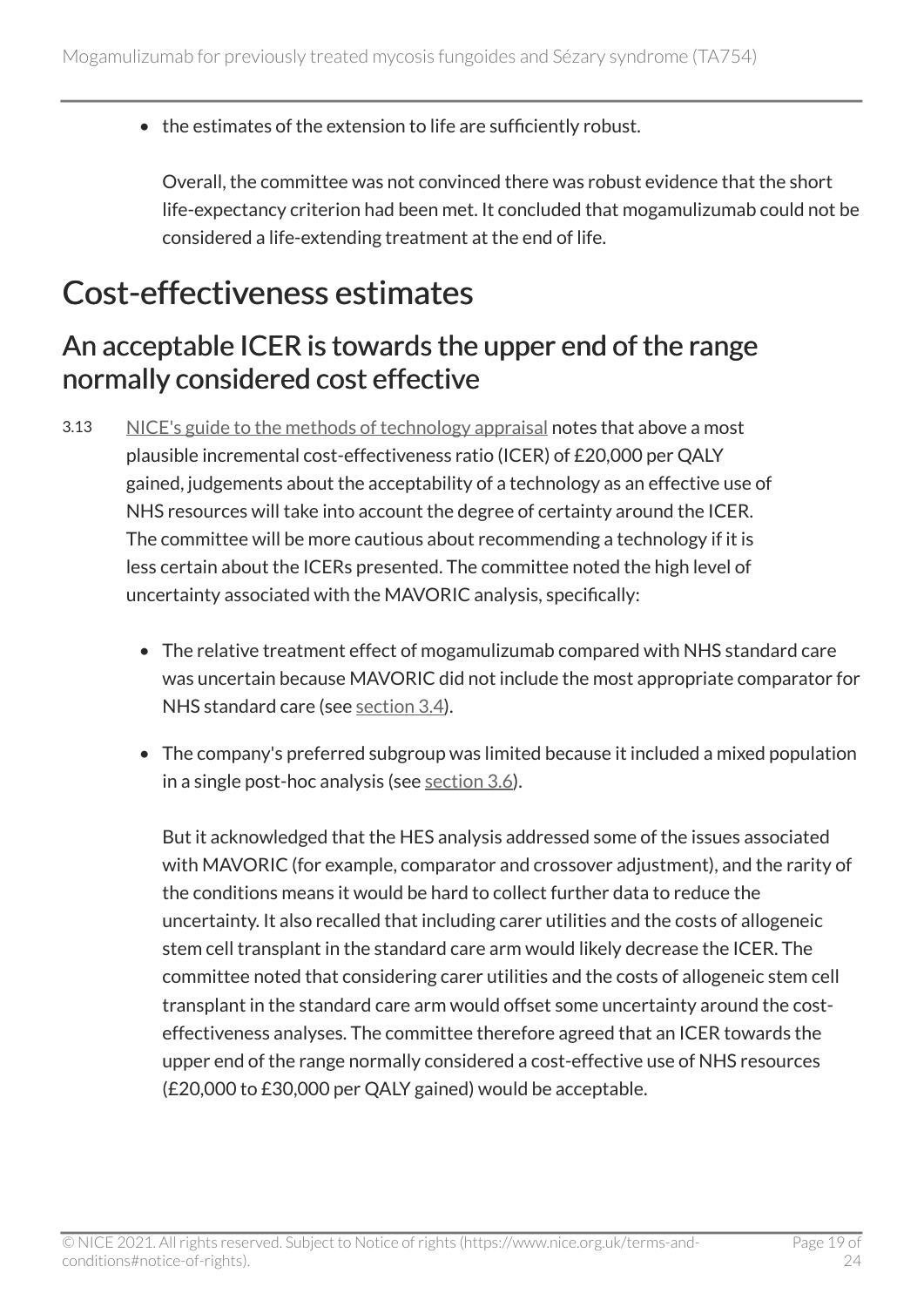#### The cost-effectiveness estimates are uncertain but are within the range normally considered cost effective

- 3.14 After the appeal, the company's updated base-case ICER for mogamulizumab compared with standard care was £28,233 per QALY gained, including the commercial arrangement for mogamulizumab. Adjusting the baseline characteristics of the MAVORIC trial to match the refined population had a minimal impact on the ICER. The committee understood that there was a small effect on the ICERs when including the commercial arrangement for bexarotene but the exact data is confidential so cannot be reported here. The committee considered the company's base case suitable for decision making. The company's base case included:
	- clinical-effectiveness data for overall survival for standard care from the unanchored indirect comparison using real-world data from the HES analysis and reweighted MAVORIC data
	- the exponential curve to extrapolate overall survival for mogamulizumab and standard care
	- allogeneic stem cell transplant excluded after current treatment.

The company's base case excluded carer health-related quality of life. The committee considered the substantial uncertainty in all the cost-effectiveness estimates when applied in an NHS setting but noted the rarity of the cancer being appraised. The committee agreed that, based on its preferred assumptions, the most plausible ICER was within the range it considered acceptable for this appraisal (see [section](#page-18-1) 3.13). The committee concluded that mogamulizumab was cost effective for advanced mycosis fungoides after at least 2 previous systemic treatments and for Sézary syndrome after at least 1 previous systemic treatment.

### <span id="page-19-0"></span>Innovation

#### Benefits not captured in the model are considered in the committee's decision making

3.15 The company considered mogamulizumab to be innovative because there are limited effective treatment options for people with advanced mycosis fungoides after at least 2 previous systemic treatments and for people with Sézary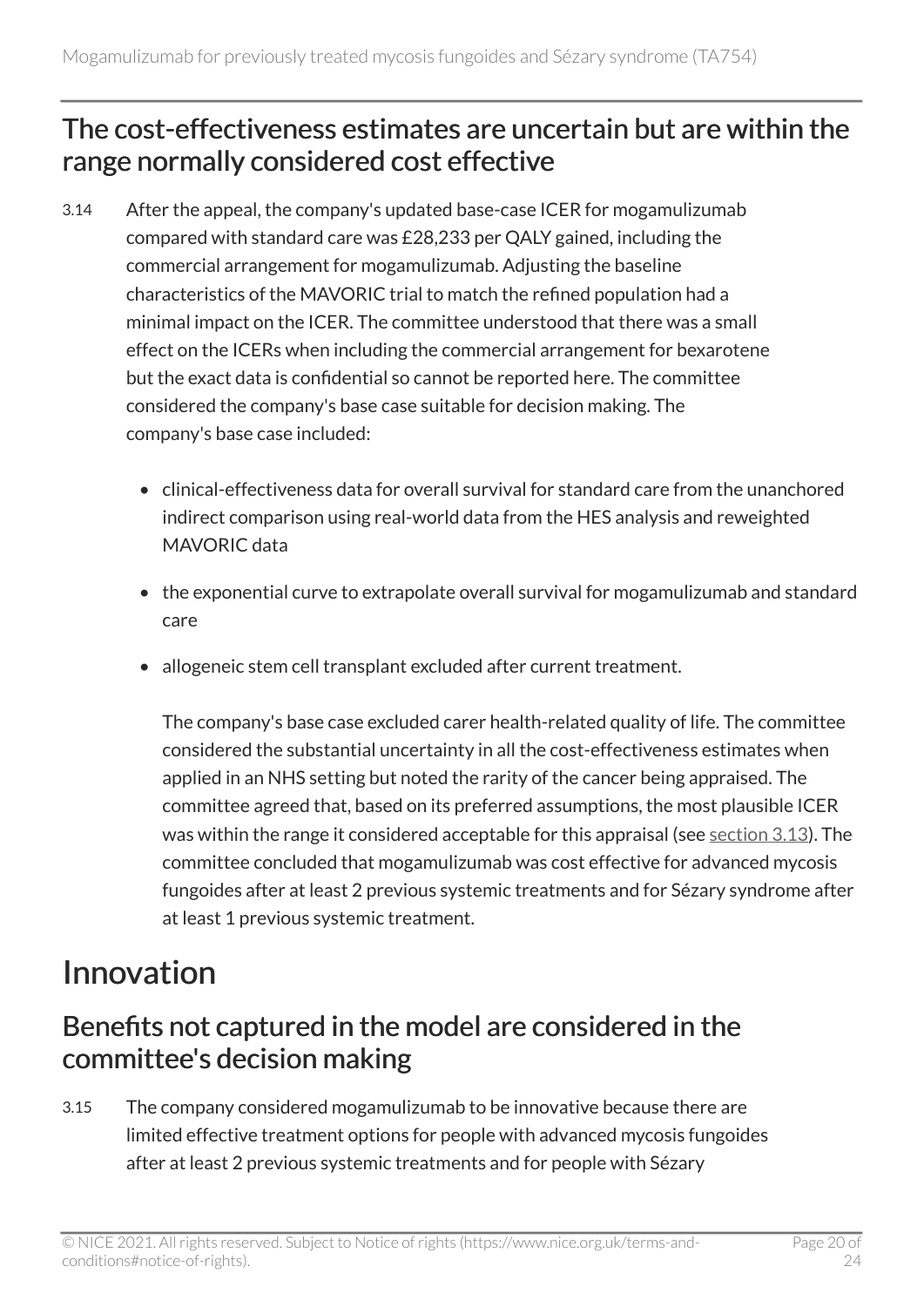syndrome after at least 1 previous systemic treatment. The company emphasised the importance of improved health-related quality of life for these conditions, which cause lesions that affect people's appearance. The committee recalled this, the reported benefits in improving symptoms and the burden on carers. The committee also noted that the benefits of allogeneic stem cell transplant in the standard care arm were included in the modelling, but the associated costs were not. So, the committee was willing to qualitatively consider these factors. It also noted that mogamulizumab has an innovative mechanism of action. The committee concluded that mogamulizumab is innovative and the relevant benefits associated with mogamulizumab that were not captured in the modelling were considered qualitatively in determining an acceptable ICER (see [section](#page-18-1) 3.13).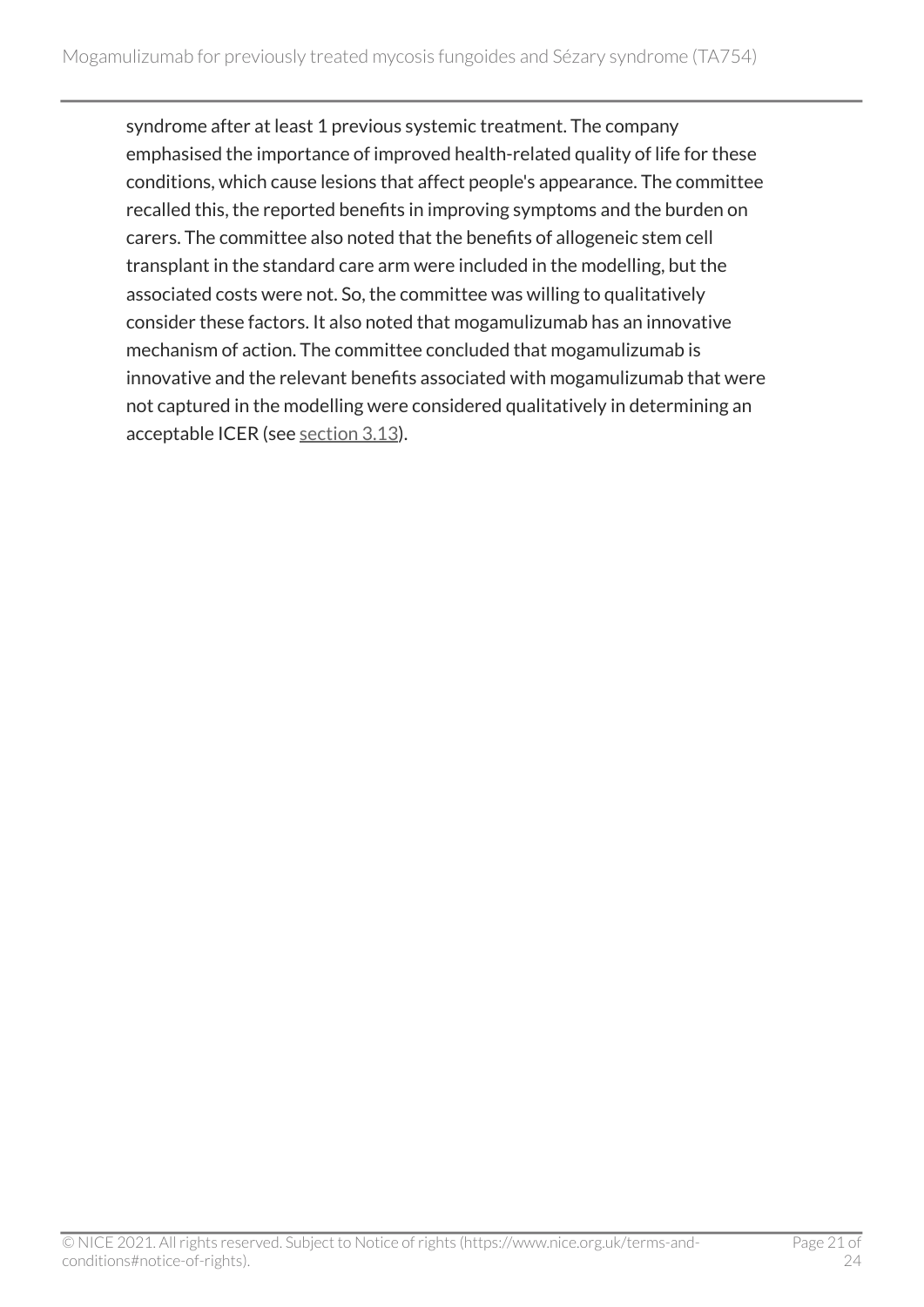## <span id="page-21-0"></span>4 Implementation

- 4.1 [Section 7 of the National Institute for Health and Care Excellence \(Constitution](http://www.legislation.gov.uk/uksi/2013/259/contents/made)  [and Functions\) and the Health and Social Care Information Centre \(Functions\)](http://www.legislation.gov.uk/uksi/2013/259/contents/made) [Regulations 2013](http://www.legislation.gov.uk/uksi/2013/259/contents/made) requires clinical commissioning groups, NHS England and, with respect to their public health functions, local authorities to comply with the recommendations in this appraisal within 3 months of its date of publication.
- 4.2 [Chapter 2 of Appraisal and funding of cancer drugs from July 2016 \(including](https://www.england.nhs.uk/cancer/cdf/)  the new Cancer Drugs Fund) - A new deal for patients, taxpayers and industry states that for those drugs with a draft recommendation for routine commissioning, interim funding will be available (from the overall Cancer Drugs Fund budget) from the point of marketing authorisation, or from release of positive draft guidance, whichever is later. Interim funding will end 90 days after positive final guidance is published (or 30 days in the case of drugs with an Early Access to Medicines Scheme designation or fast track appraisal), at which point funding will switch to routine commissioning budgets. The [NHS England and](https://www.england.nhs.uk/cancer/cdf/cancer-drugs-fund-list/)  [NHS Improvement Cancer Drugs Fund list](https://www.england.nhs.uk/cancer/cdf/cancer-drugs-fund-list/) provides up-to-date information on all cancer treatments recommended by NICE since 2016. This includes whether they have received a marketing authorisation and been launched in the UK.
- 4.3 The Welsh ministers have issued directions to the NHS in Wales on implementing NICE technology appraisal guidance. When a NICE technology appraisal recommends the use of a drug or treatment, or other technology, the NHS in Wales must usually provide funding and resources for it within 2 months of the first publication of the final appraisal document.
- 4.4 When NICE recommends a treatment 'as an option', the NHS must make sure it is available within the period set out in the paragraphs above. This means that, if a patient has advanced mycosis fungoides or Sézary syndrome, and the doctor responsible for their care thinks that mogamulizumab is the right treatment, it should be available for use, in line with NICE's recommendations.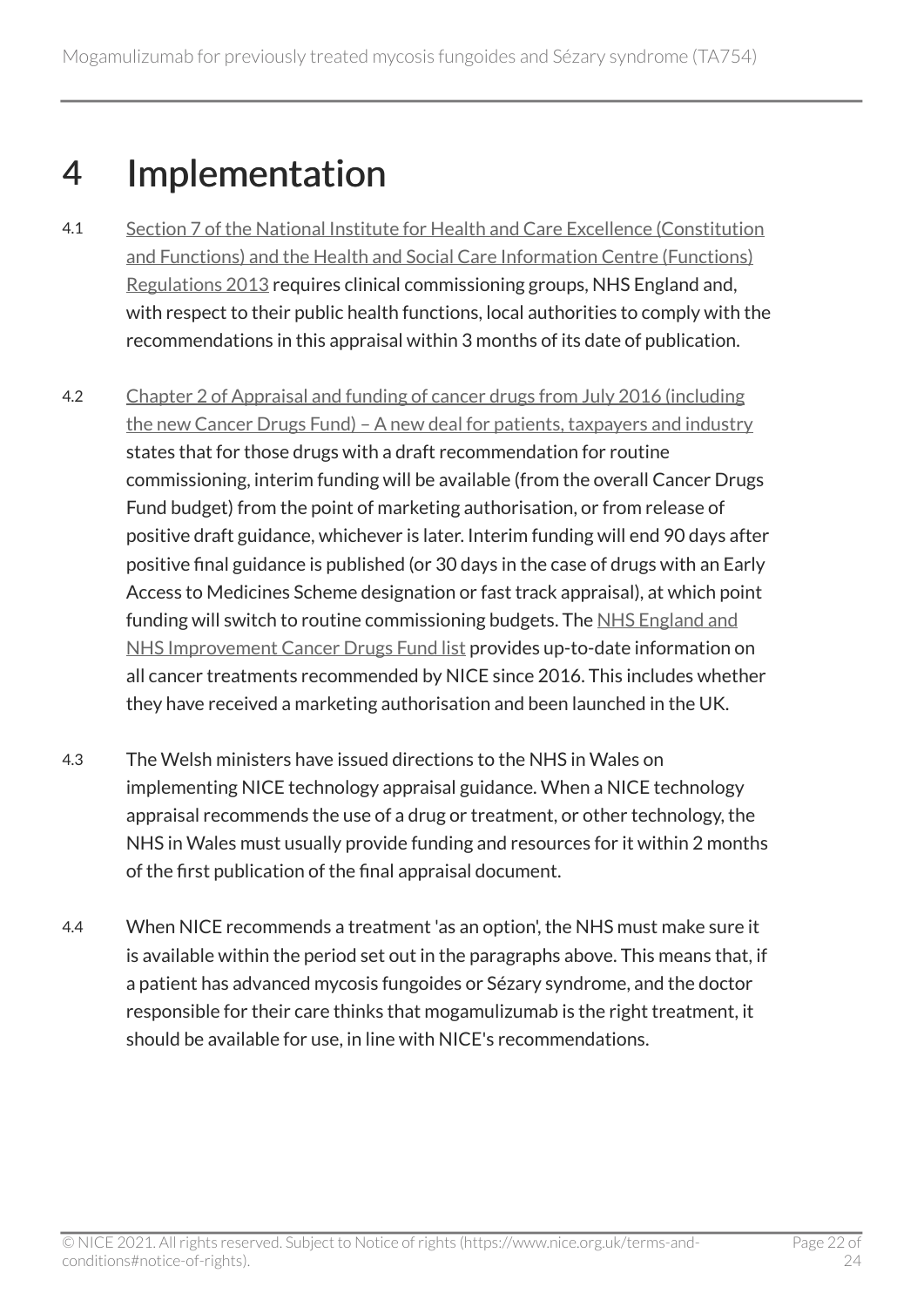# <span id="page-22-0"></span>5 Appraisal committee members and NICE project team

### <span id="page-22-1"></span>Appraisal committee members

The 4 technology appraisal committees are standing advisory committees of NICE. This topic was considered by [committee](https://www.nice.org.uk/Get-Involved/Meetings-in-public/Technology-appraisal-Committee/Committee-D-Members) D.

Committee members are asked to declare any interests in the technology to be appraised. If it is considered there is a conflict of interest, the member is excluded from participating further in that appraisal.

The [minutes of each appraisal committee meeting](https://www.nice.org.uk/get-involved/meetings-in-public/technology-appraisal-committee), which include the names of the members who attended and their declarations of interests, are posted on the NICE website.

## <span id="page-22-2"></span>NICE project team

Each technology appraisal is assigned to a team consisting of 1 or more health technology analysts (who act as technical leads for the appraisal), a technical adviser and a project manager.

#### Abitha Senthinathan, Fatima Chunara and Elizabeth Bell Technical leads

Alex Filby and Sally Doss Technical advisers

Louise Jafferally Project manager

ISBN: 978-1-4731-4058-5